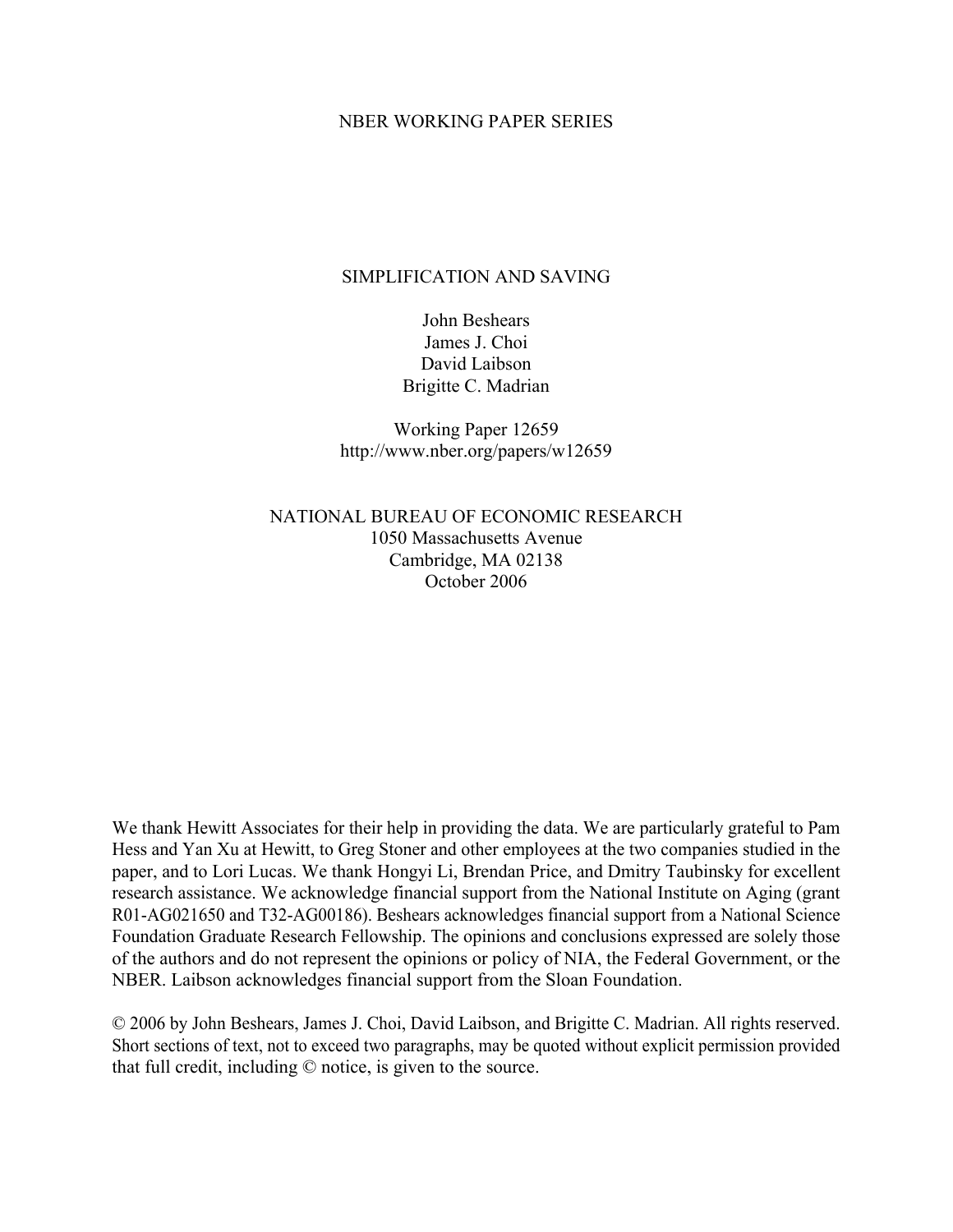Simplification and Saving John Beshears, James J. Choi, David Laibson, and Brigitte C. Madrian NBER Working Paper No. 12659 October 2006, Revised August 2010 JEL No. D12,D14,D83,G11

# **ABSTRACT**

The daunting complexity of important financial decisions can lead to procrastination. We evaluate a low-cost intervention that substantially simplifies the retirement savings plan participation decision. Individuals received an opportunity to enroll in a retirement savings plan at a pre-selected contribution rate and asset allocation, allowing them to collapse a multidimensional problem into a binary choice between the status quo and the pre-selected alternative. The intervention increases plan enrollment rates by 10 to 20 percentage points. We find that a similar intervention can be used to increase contribution rates among employees who are already participating in a savings plan.

John Beshears Graduate School of Business Stanford University 518 Memorial Way Stanford, CA 94305-5015 and NBER beshears@stanford.edu

James J. Choi Yale School of Management 135 Prospect Street P.O. Box 208200 New Haven, CT 06520-8200 and NBER james.choi@yale.edu

David Laibson Department of Economics Littauer M-12 Harvard University Cambridge, MA 02138 and NBER dlaibson@harvard.edu

Brigitte C. Madrian John F. Kennedy School of Government Harvard University 79 JFK Street Cambridge, MA 02138 and NBER Brigitte\_Madrian@Harvard.edu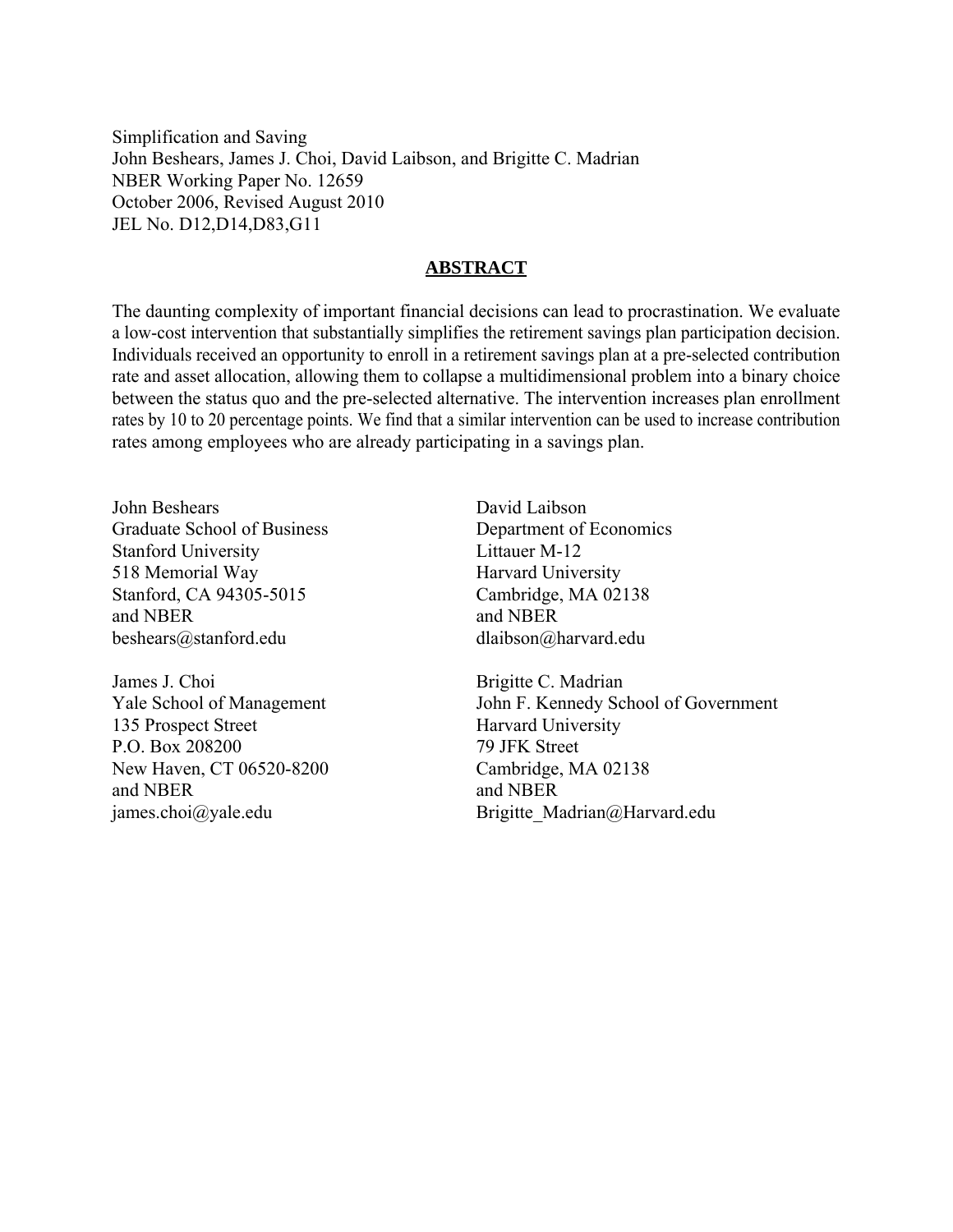# **1. Introduction**

1

 Many household financial decisions—for example, choosing a savings rate or asset allocation, determining the optimal amount of life insurance, deciding when and how to refinance a mortgage, or dividing assets among beneficiaries in a will—are complicated. One potential consequence of this complexity is that individuals put off confronting these decisions. Madrian and Shea (2001) and Iyengar, Huberman, and Jiang (2004) argue that the complexity of the retirement savings decision discourages employees from timely enrollment in employersponsored savings plans, even when they prefer participation to non-participation. Unfortunately, modest delays in savings plan enrollment each time a worker switches employers can lead to substantial reductions in long-run wealth accumulation.

Choi, Laibson, and Madrian (2009) (henceforth CLM) evaluate an intervention called Quick Enrollment that is designed to simplify the retirement savings problem. Quick Enrollment gives employees a mechanism to enroll in their employer's savings plan at an asset allocation and contribution rate pre-selected by the employer. This allows individuals to psychologically collapse a complex, multidimensional savings and investment problem into a simpler binary choice: remain at their status quo, or accept the pre-selected alternative.<sup>1</sup> If workers believe that their employer has been benign and judicious in choosing the pre-select, then the pre-select can provide guidance on what a reasonable contribution rate and asset allocation might be. In addition, the Quick Enrollment mechanism may be a more convenient way to enroll in the savings plan than the standard phone or Internet channels. CLM find that Quick Enrollment increased savings plan enrollment at two firms by 10 to 20 percentage points relative to a standard opt-in enrollment regime.

 In the current paper, we extend the analysis of CLM in four ways. First, we show that providing repeated opportunities to use Quick Enrollment substantially increases the effectiveness of this enrollment mechanism. In an employee population that received Quick Enrollment forms in the mail, each annual mailing caused about 10% of the still-unenrolled recipients to join the savings plan. The result was a cumulative enrollment increase after three mailings of 21 percentage points relative to baseline, a 105% increase. Second, we show that Quick Enrollment is just as effective at raising enrollment when its pre-selected contribution rate

<sup>&</sup>lt;sup>1</sup> Heterogeneity of optima in the population can easily be accommodated by offering more than one pre-select in the Quick Enrollment menu. Of course, offering too many pre-selects will reintroduce the complexity that Quick Enrollment is designed to attenuate.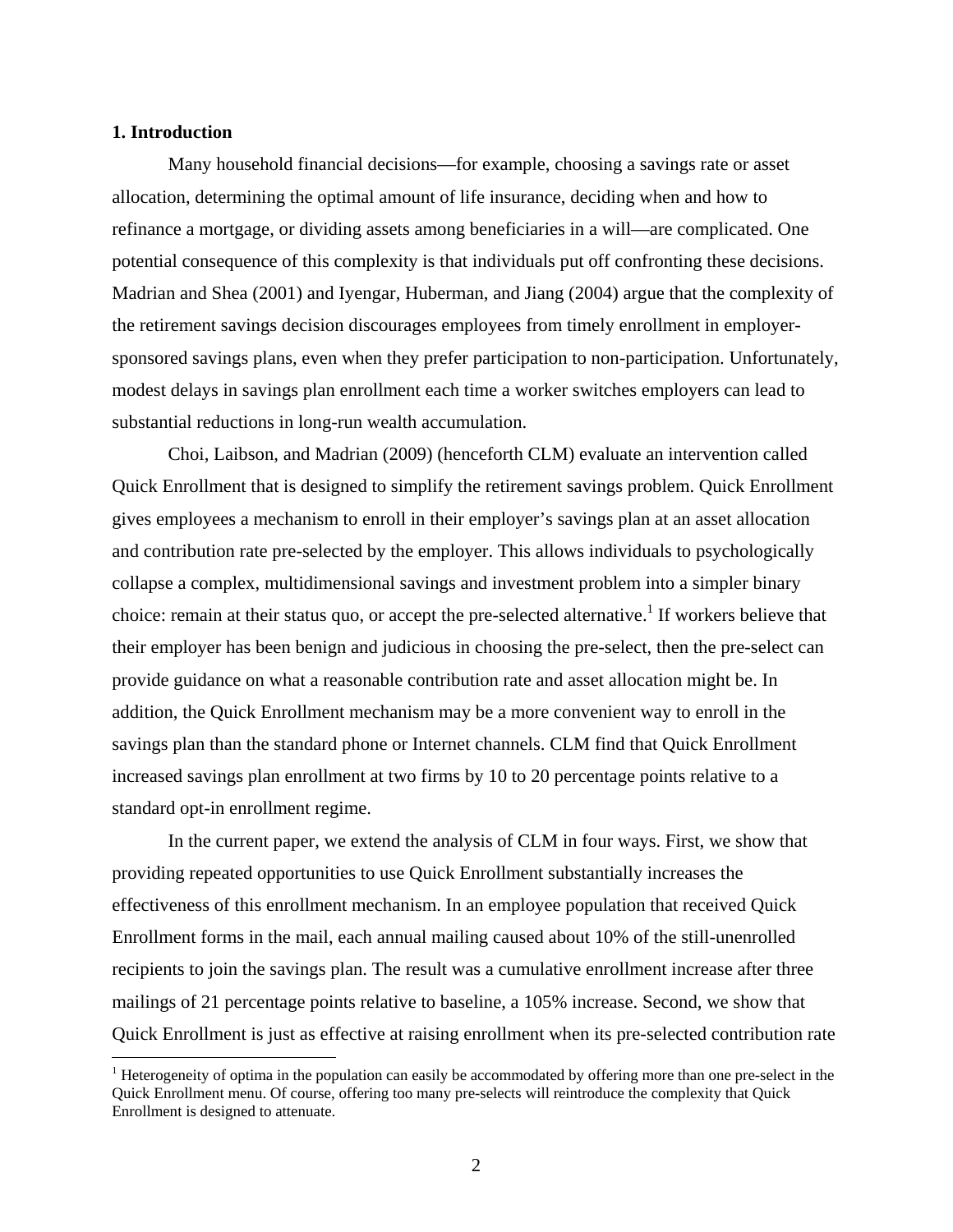is 4% of salary, rather than the lower 2 or 3% pre-selected contribution rates evaluated by CLM. Third, we evaluate a complementary intervention called Easy Escalation, which is similar to Quick Enrollment but allows already-participating employees to increase their contribution rate to a pre-selected level—6% of salary at the company we study. We find that mailing an Easy Escalation form to employees with low contribution rates causes about 15% of the recipients to raise their contribution rate to the pre-select. Finally, CLM follow employees for a maximum of 11 months after their exposure to Quick Enrollment. We assess the effect of Quick Enrollment up to 54 months after its implementation. We find that the participation increases produced by Quick Enrollment are durable. Consistent with previous research on automatic enrollment (Choi et al., 2002, 2004), we also find that employees who join the savings plan via Quick Enrollment often remain at the pre-selects for years.

 These results highlight the potential salutary effect of making a savings vehicle simpler, and add to a growing body of evidence on the impact of simplification on economic outcomes. Simplification of the information gathering process has been shown to affect parents' choices of schools for their children (Hastings and Weinstein, 2008), senior citizens' Medicare Part D plan choices (Kling et al., 2008), and investors' mutual fund choices (Choi, Laibson, and Madrian, 2010). Simplifying the college financial aid application procedure increases both applications for financial aid and subsequent college attendance (Bettinger et al., 2009).

Quick Enrollment and Easy Escalation achieve their simplification without eliminating any of the savings plan elections previously available to employees, although the pre-selected elections are made salient. Therefore, like automatic enrollment (Madrian and Shea, 2001; Choi et al., 2002, 2004), automatic contribution escalation (Thaler and Benartzi, 2004), and active decisions (Carroll et al., 2009), Quick Enrollment and Easy Escalation are forms of libertarian paternalism (Sunstein and Thaler, 2003). Quick Enrollment and Easy Escalation can easily be integrated with these other interventions. For example, a company that automatically enrolls employees in its savings plan can also distribute an Easy Escalation form that offers a limited number of pre-selected contribution rates to which an employee can move from the default. Reducing the costs—both cognitive and transactional—of opting out of the default can reduce the welfare losses from being defaulted into a suboptimal savings and investment choice.<sup>2</sup>

 $2^{2}$  Even defaults that are appropriate for the typical member of a population will generate welfare losses if population optima are heterogeneous and defaults are sticky. Carroll et al. (2009) provide a theoretical analysis of how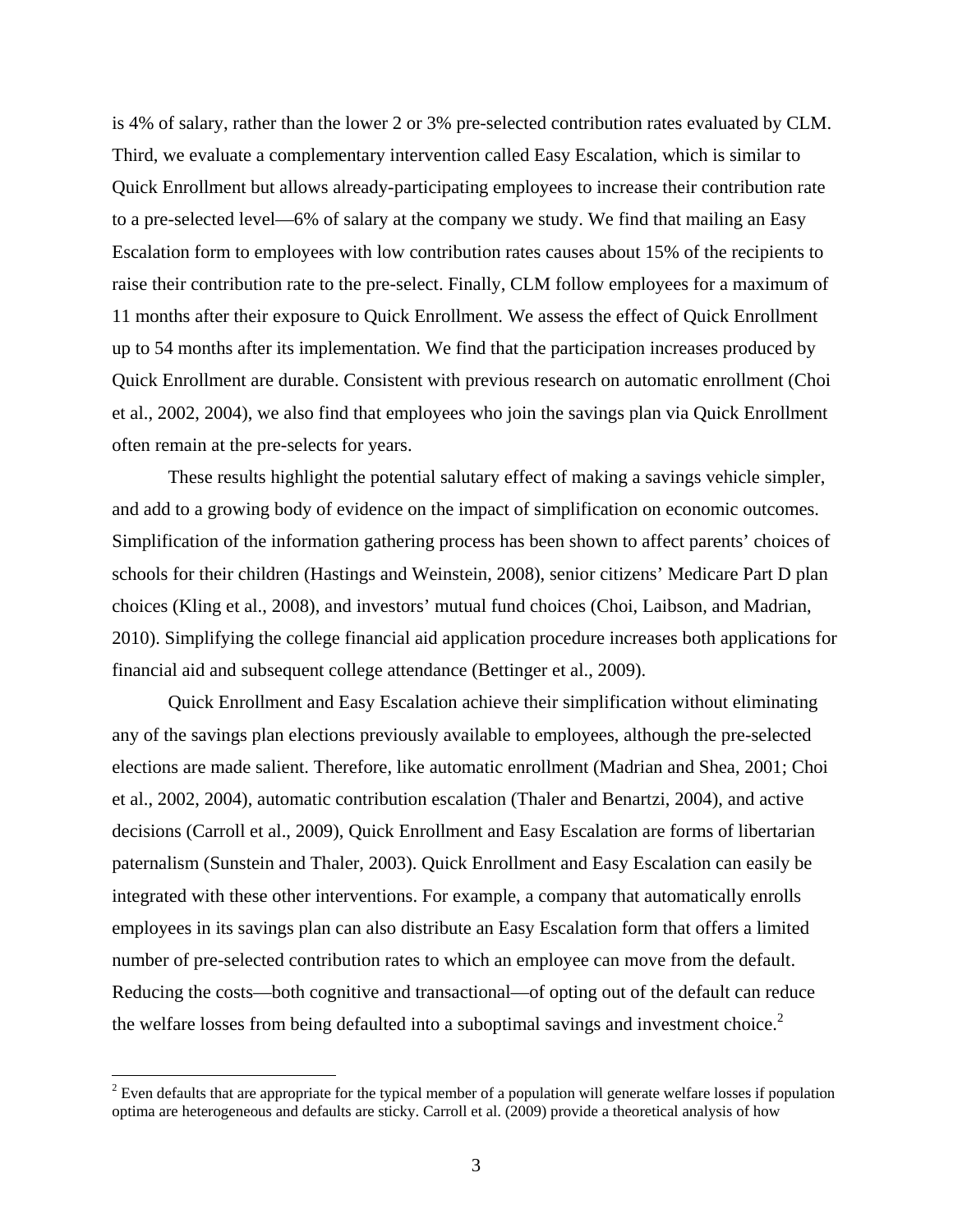The paper proceeds as follows. Section 2 describes the Quick Enrollment and Easy Escalation implementations at the two firms we study. Section 3 describes the data that we use to analyze the effects of the interventions. Section 4 presents the results of our empirical analysis at the first company, and Section 5 presents the results from the second company. Section 6 concludes.

# **2. Quick Enrollment and Easy Escalation Implementations**

#### *2.1. Quick Enrollment at Company A*

 The first Quick Enrollment implementation we study was at a large health services company—hereafter referred to as Company A—with approximately 40,000 employees. Virtually all Company A employees in our data were immediately eligible for their employersponsored savings plan and could make both before-tax and after-tax contributions up to 100% of pay, subject to U.S. Internal Revenue Service annual dollar contribution limits. Most employees were also eligible for a 50% matching contribution from the company on the first 4% or 6% of pay (depending on employee group) contributed to the plan.

 Prior to July 2003, the company used a standard opt-in enrollment process: employees were not enrolled in the savings plan unless they made an affirmative election. When they did choose to enroll, they had to also (1) select a before-tax and an after-tax contribution rate whose sum was between 0 and 100% of salary, and (2) specify how to allocate their contributions across the eleven investment options offered in the plan.

In July 2003, Company A adopted Quick Enrollment on a trial basis in the form of a card distributed to new employees attending orientation. Employees who checked the box on the card and returned it were enrolled in the savings plan at a before-tax contribution rate of 2% of salary and an after-tax contribution rate of 0% of salary, and their contributions were invested in a preselected asset allocation that was evenly split between a money market fund and a balanced fund. Returning the Quick Enrollment card was not mandatory. Although the cards did tell employees that if they wished to use Quick Enrollment they had to submit the card within two weeks of orientation, the deadline was not actually binding, as late submissions were still processed.<sup>3</sup> The

heterogeneity affects the optimal default regime. They find that high heterogeneity can lead to the optimal default being one that is deliberately *inappropriate* for the median individual. High heterogeneity may alternatively lead to active decisions being optimal instead of a default if procrastination is strong enough.

<sup>&</sup>lt;sup>3</sup> The deadline on the card was a specific date which changed according to when the orientation was held.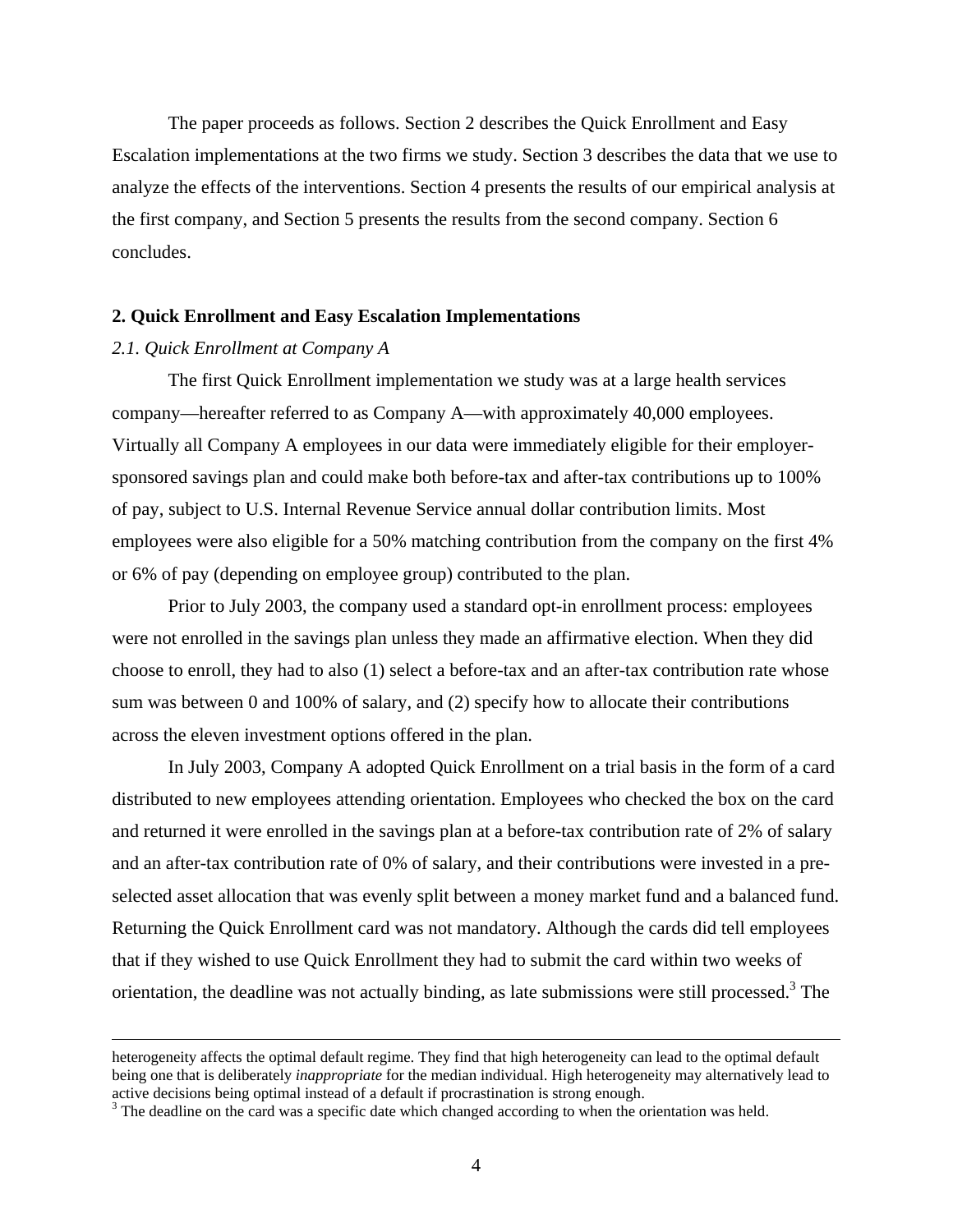company reports that many of the Quick Enrollment cards were handed in during orientation rather than taken home and mailed in. Employees could also enroll on their own at any contribution rate and asset allocation (subject to plan limitations) using the standard phone or Internet channels throughout this time.

The Quick Enrollment trial ended in December 2003, but in February 2004, Company A adopted Quick Enrollment as a permanent feature of its new employee orientation. In March 2006, the company changed the Quick Enrollment pre-selects to a before-tax contribution rate of 4% of salary invested 100% in an age-appropriate target date retirement fund and an after-tax contribution rate of 0% of salary. This change coincided with the introduction of target date retirement funds to the plan investment menu.

 Company A's second Quick Enrollment implementation took place from mid-June 2004 through mid-October 2004 for seasoned employees (i.e., those who were not new hires) not enrolled in the savings plan. This implementation occurred in conjunction with the adoption of a new Web-based benefits management system for all employees. As part of the transition to this new system, the company had employees meet individually with an outside vendor's representatives to help them register on the new system. These meetings were not designed to be financial planning sessions, but representatives answered questions about company benefits—in particular, about the firm's life insurance products and savings plan. Non-enrolled employees received the opportunity to enroll in the savings plan using a Web-based Quick Enrollment interface. This implementation also offered an asset allocation pre-select split evenly between a money market fund and a balanced fund, but enrolling employees had to choose a pre-tax contribution rate without the guidance of a contribution rate pre-select. Employees did not have the option to use the Web-based Quick Enrollment channel after the meeting.

#### *2.2. Quick Enrollment and Easy Escalation at Company B*

 The third Quick Enrollment implementation that we study is at Company B, a manufacturing firm with approximately 20,000 employees. Almost all employees were immediately eligible to participate in the savings plan and could contribute any combination of before-tax and after-tax dollars up to 25% of pay, subject to the Internal Revenue Service dollar contribution limits. The first 6% of pay contributed to the plan was matched by the company at a rate that varied from 55% to 125%, depending on company profitability. Prior to 2004,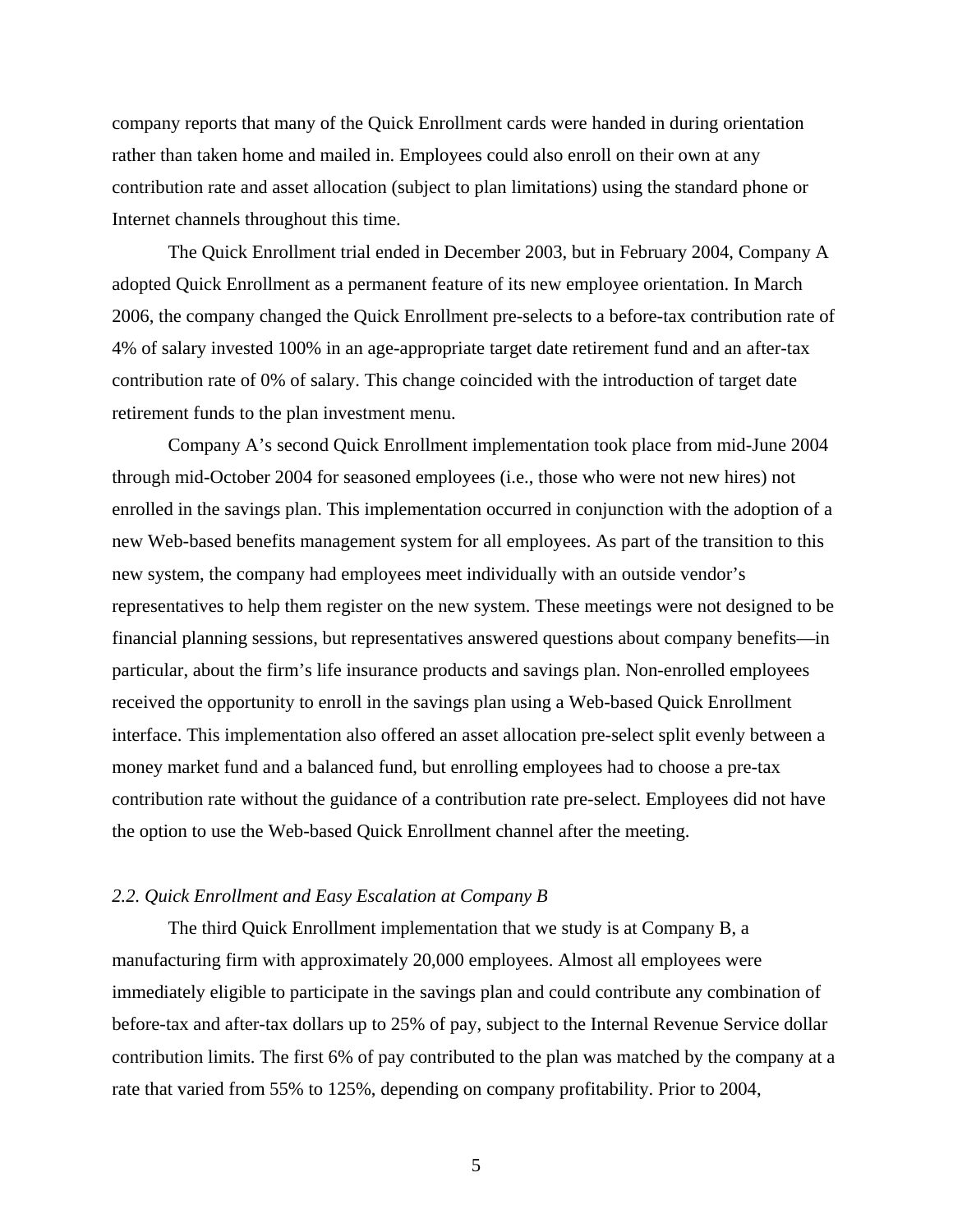employees could invest their own contributions in nine investment options, including employer stock. The investment menu grew to encompass twelve options in 2004. The match was invested in employer stock and could not be fully diversified until age 55. Company B operated a standard opt-in enrollment system until 2003, when it augmented this system with Quick Enrollment.

 Quick Enrollment at Company B was first implemented as a mailing in the latter half of January 2003 to all employees at the firm who were not enrolled in the savings plan. Employees who checked the form's box and returned the card were enrolled in the plan at a 3% before-tax contribution rate and a 0% after-tax contribution rate, with all contributions invested in a money market fund. Although Company B employees were given a two-week deadline for returning the Quick Enrollment card, as at Company A, this deadline was not binding in practice. Cards returned after the deadline were held and processed in May 2003. A second Quick Enrollment mailing was sent to non-enrolled employees in January 2004 with the same contribution rate and asset allocation pre-selects as in 2003. A third Quick Enrollment mailing to those not enrolled occurred in February 2005, offering the same contribution rate pre-select but an asset allocation pre-select entirely invested in a lifestyle fund rather than a money market fund. In January 2004 and February 2005, Company B also sent Easy Escalation forms to already-enrolled employees whose before-tax plus after-tax contribution rate was below the 6% match threshold. These forms, similar to the Quick Enrollment forms, allowed employees to check a box to increase their total contribution rate to the 6% match threshold while keeping the asset allocation they already had in effect. Like in Company A, throughout this time, employees could use the standard phone or Internet channels to enroll in the savings plan at any contribution rate and asset allocation (subject to plan limitations) and change their current contribution rate or asset allocation.

#### **3. Data description**

The data we use to analyze the impact of Quick Enrollment and Easy Escalation come from Hewitt Associates, a large U.S. benefits administration and consulting firm. The data are repeated year-end cross-sections of all employees at Company A from year-end 2002 through year-end 2008, and all employees at Company B from year-end 2002 to year-end 2006. These cross-sections contain data on savings plan enrollment status, initial enrollment date, the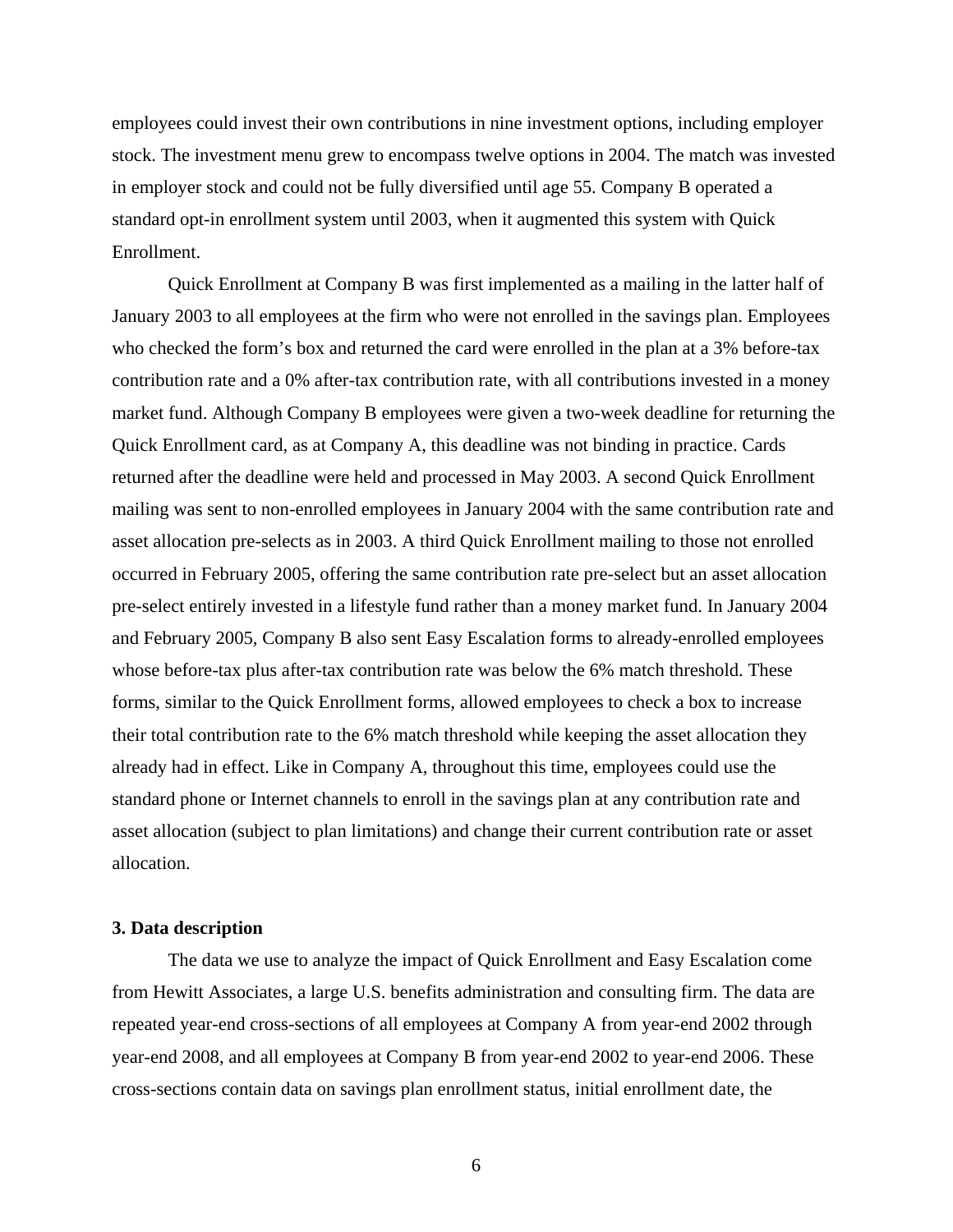cumulative amount contributed during the calendar year to each investment option, and year-end balances in each investment option. We also have a monthly history of contribution rates from January 2002 to December 2008 for Company A, and from August 2002 to December 2006 for Company B. Note that our data allow us to see contribution rates at a much higher frequency than asset allocations.

Unfortunately, we know neither which nor how many Company A employees received Quick Enrollment forms at new employee orientation. Attendance at orientation was not strictly enforced, so many new hires never attended orientation and thus never received a Quick Enrollment form. We will estimate the average impact of being in a new-hire cohort that, by virtue of its hire date, *potentially* could have received Quick Enrollment forms at Company A's orientation. This will *underestimate* the true Quick Enrollment treatment effect because some of this population was never treated.

Our data also do not tell us exactly which employees used the Quick Enrollment and Easy Escalation forms at either Company A or Company B. However, we will see that in the absence of Quick Enrollment or Easy Escalation, very few people chose the pre-selected contribution rates (Quick Enrollment and Easy Escalation) and asset allocations (Quick Enrollment) offered on the forms. We can therefore infer that almost everybody who chose those pre-selects upon being introduced to Quick Enrollment or Easy Escalation did so because of these interventions.

## **4. Impact of Quick Enrollment at Company A**

 We begin by discussing the impact Company A's *second* Quick Enrollment implementation had on savings plan participation. Seeing these results first will aid in understanding the subsequent analysis of the first Quick Enrollment implementation's impact on enrollment. We will then discuss the effect both implementations had on savings plan contribution rate and asset allocation choices.

#### *4.1. Impact of the second Quick Enrollment implementation on savings plan participation*

Figure 1 shows the aggregate participation rate—defined as the percent of employees currently contributing a positive amount to the savings plan—plotted against calendar time for Company A. The sample is all employees who were continuously employed at Company A and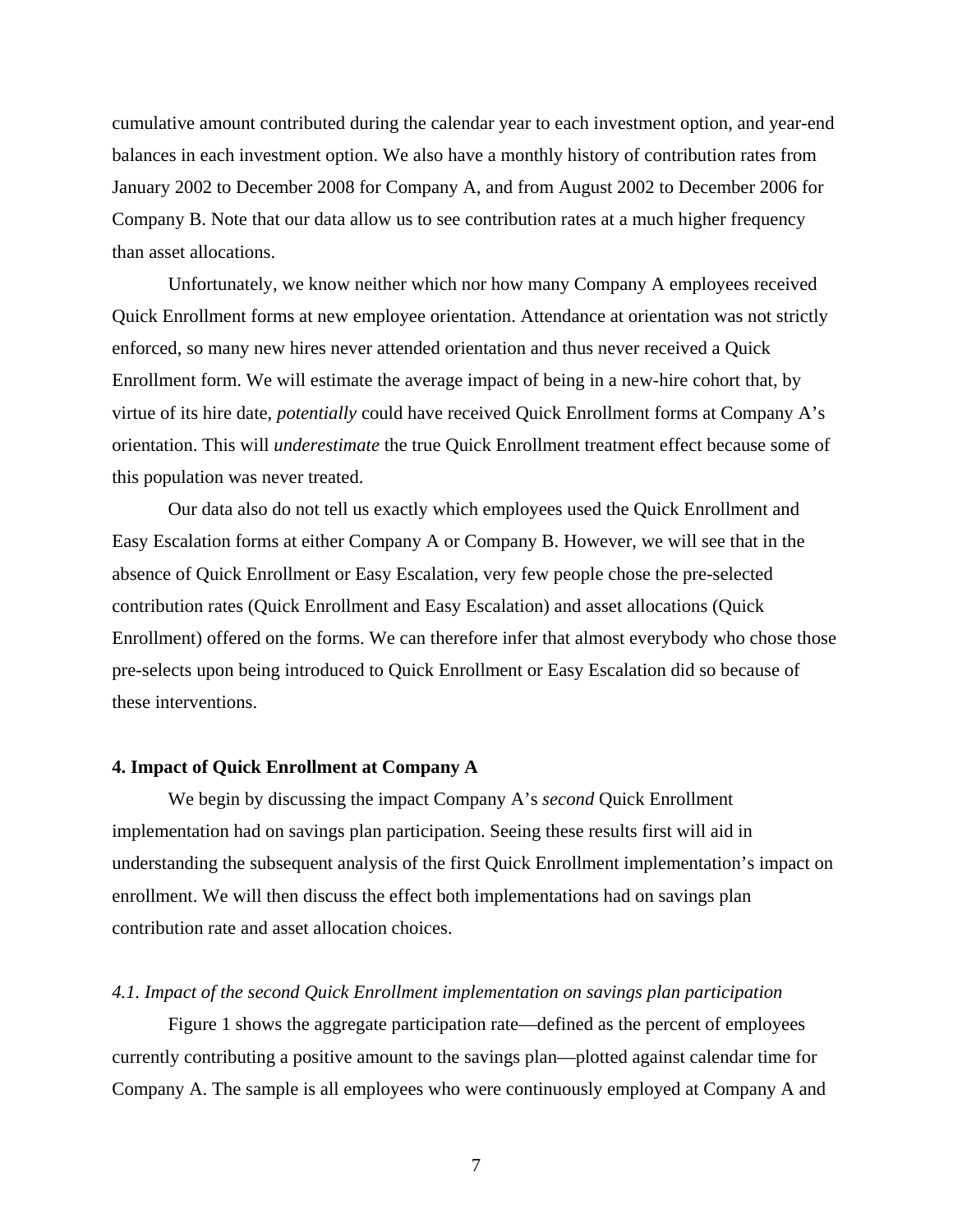eligible to participate in its savings plan from January 1, 2002 through December 31, 2005. Note that this sample excludes employees who received Quick Enrollment forms at new employee orientation, so the impact of that Quick Enrollment implementation does not appear in Figure 1. The shaded portion of Figure 1 corresponds to the period during which Web-based Quick Enrollment was offered to seasoned non-enrolled employees.

The participation rate increased dramatically during the mid-June 2004 to mid-October 2004 rollout of Web-based Quick Enrollment and was close to flat outside that period. During the 28-month period from the end of January 2002 to the end of May 2004, the savings plan participation rate rose only 8.5 percentage points, or 0.3 percentage points per month. In contrast, during the 5-month period from the end of May 2004 to the end of October 2004, the participation rate increased 10.4 percentage points, or 2.1 percentage points per month, from 66% to 76%. Fully 30% of non-participating employees began participating in the savings plan during this period. The bulk of the increase occurred by the end of August 2004; participation only increased by 1.3 percentage points during September and October 2004. This likely indicates that most of the individual employee meetings at which Quick Enrollment was offered were completed prior to September. The participation rate was again stable after this Quick Enrollment implementation ended, growing only 0.2 percentage points during the 13-month period from the end of November 2004 to the end of December 2005, or 0.02 percentage points per month. Importantly, the participation increase achieved during the Quick Enrollment window shows no sign of subsequent reversal. Running a time-series regression of the monthly participation rate change from February 2002 to December 2005 on a dummy variable for the month being in the June 2004 to October 2004 window yields a coefficient of 1.9% that is significant at the 1% level.

#### *4.2. Impact of the first Quick Enrollment implementation on savings plan enrollment*

 $\overline{a}$ 

 To assess the impact distributing Quick Enrollment forms at new employee orientation had on the savings plan enrollment of new hires at Company A, we compare employees hired from February through June of 2002 or 2003 to employees hired from February through June of 2004 or 2005, and to employees hired from March through June of 2006.<sup>4</sup> Hires during 2002 and

<sup>&</sup>lt;sup>4</sup> CLM analyze the impact of Quick Enrollment distribution at employee orientation only among employees working at the company's main location. Orientation sessions at Company A occurred only at the main location, so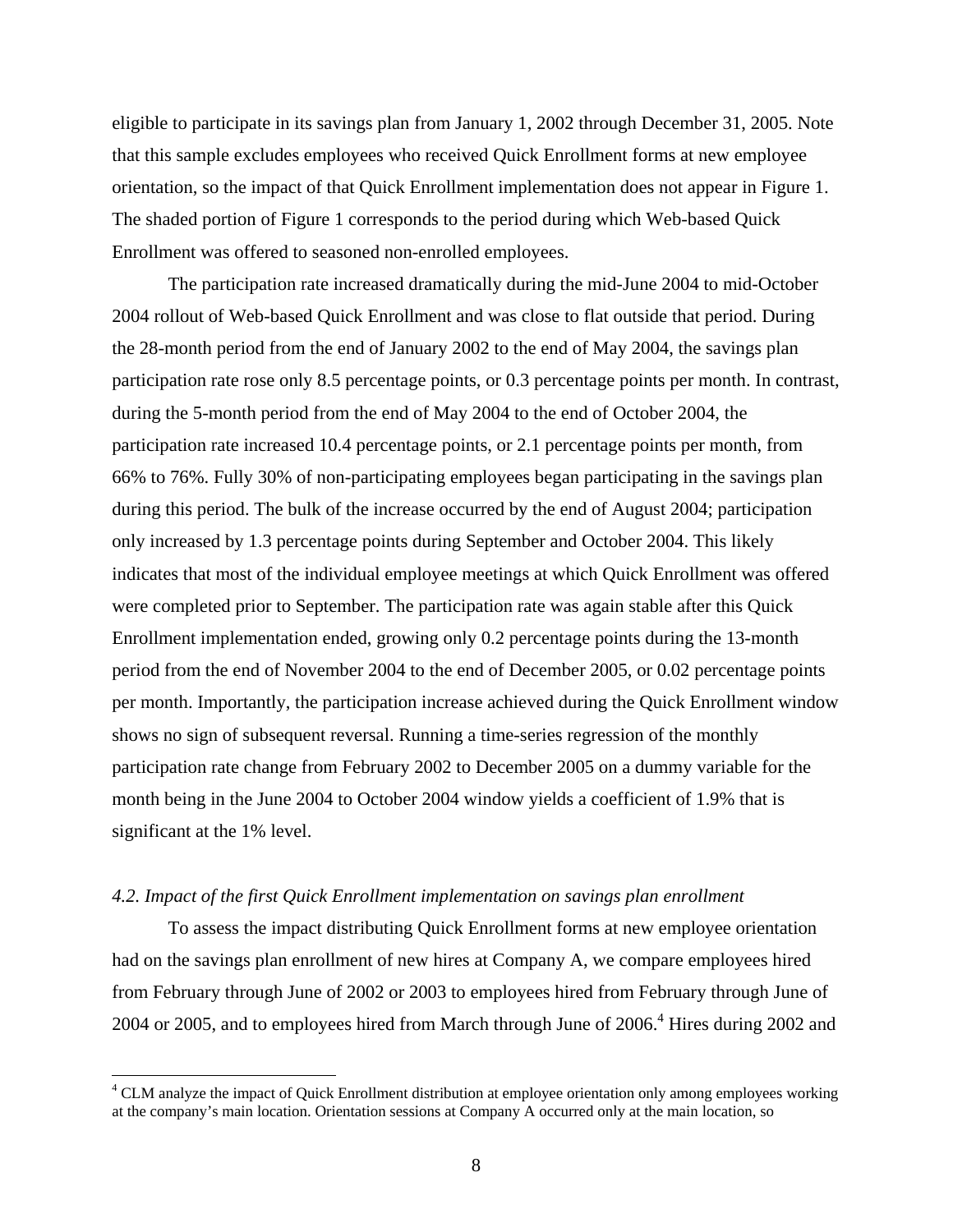2003 serve as the control groups, indicating what the enrollment path among new hires is without Quick Enrollment until these early cohorts are eventually exposed to the second Quick Enrollment implementation discussed above. Hires in 2004 and 2005 who attended orientation were exposed to Quick Enrollment with a pre-select of a 2% before-tax contribution rate and an asset allocation split equally between a money market fund and a balanced fund. Hires from March 2006 onwards who attended orientation had a Quick Enrollment pre-select of a 4% before-tax contribution rate and an asset allocation directed entirely to a target date retirement fund. An employee is considered enrolled in the plan if she has signed up for the plan, even if she is not currently contributing a positive amount.<sup>5</sup> We will see in Section 4.5 that employees rarely stop contributing once enrolled.

 By comparing cohorts hired in the same months across years, we control for seasonality in savings plan enrollment. We end our hire window in June because Quick Enrollment was introduced on a trial basis in July 2003, so the June 2003 hire cohort is the last cohort not potentially exposed to Quick Enrollment at orientation. We begin our hire window in February for the 2002 to 2005 cohorts because Quick Enrollment was adopted on a permanent basis in February 2004 after a one-month hiatus. We do not analyze the new hires from the second half of 2003, who were potentially given Quick Enrollment at orientation, because the annual companysponsored benefits fair held in October and November 2003 (at which additional Quick Enrollment forms were distributed, making it different from previous years' benefits fairs) creates a potentially confounding effect on savings plan enrollment early in their tenure.<sup>6</sup> The Quick Enrollment pre-select change occurred in March 2006, which is why we begin the hire window in March for the 2006 hire cohorts.

employees working at the main location were the most likely to attend orientation and receive Quick Enrollment forms. We include the entire sample of new hires, regardless of work location, for two reasons. First, we wish to examine outcomes for the 2005 and 2006 hire cohorts, but we do not have employee location data beyond 2004. Analyzing enrollment for new hires at all locations allows us to maintain comparability between the earlier and later cohorts. Second, employees at other locations were free to come to the orientation sessions, so some of them did receive the Quick Enrollment forms as new hires.

 $<sup>5</sup>$  We consider enrollment status instead of participation status (i.e. whether the employee is currently contributing)</sup> for this analysis because we observe contribution rates only at each month-end. Therefore, we do not observe contribution rates at the same tenure levels for somebody hired early in a month as for somebody hired later in a month. In contrast, we know the exact day on which enrollment occurred, so we can compute enrollment rates at equivalent tenure levels regardless of when in a month an employee was hired. The mismatch in the timing of the contribution rate data is more important at low tenure levels; it is less of a concern in our analysis of contribution rate persistence in Section 4.5 which examines outcomes at longer tenure levels.

<sup>&</sup>lt;sup>6</sup> In addition, the company initially used a slightly different version of the Quick Enrollment form in 2003 than the one eventually adopted. See CLM for details.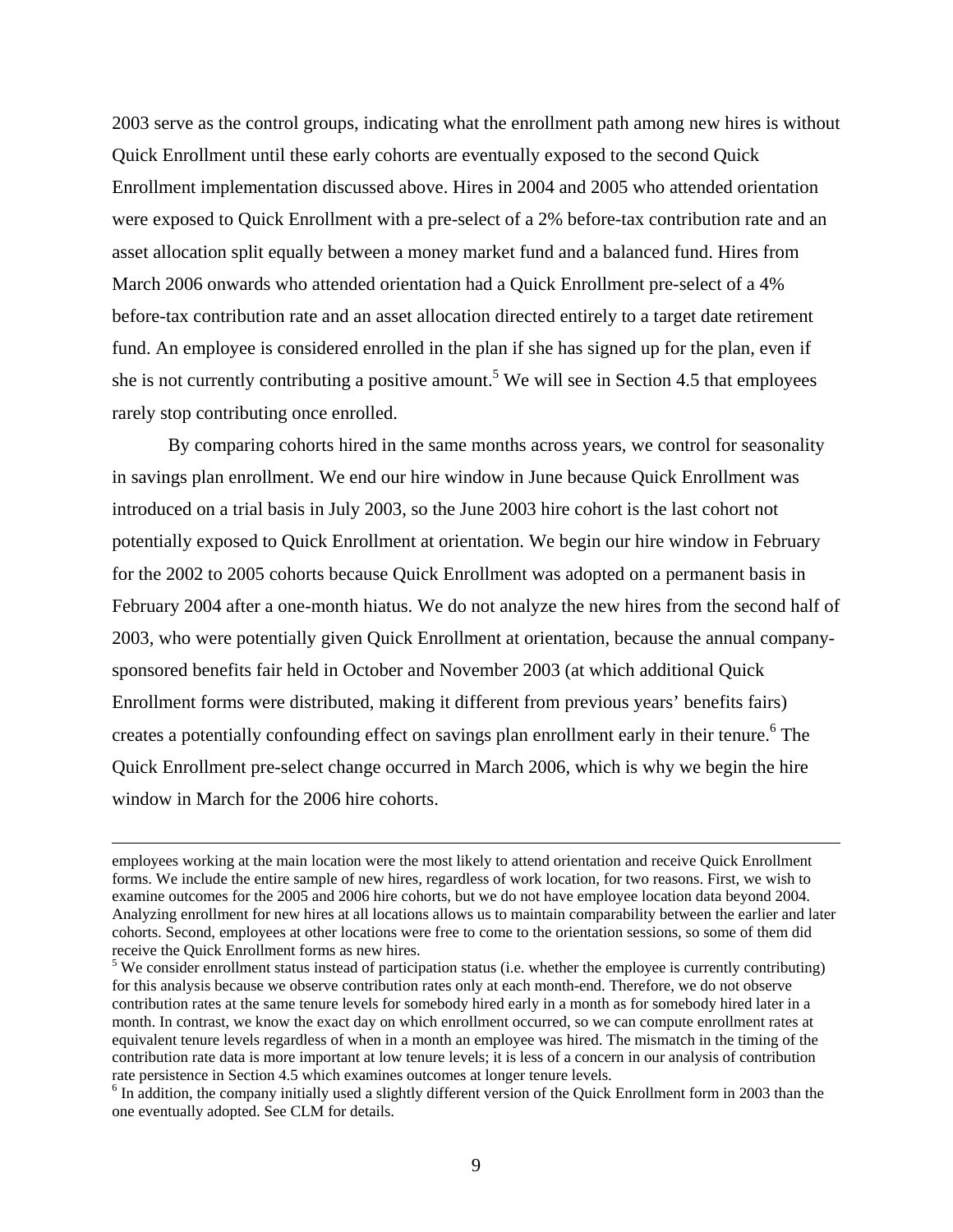Table 1 shows the characteristics of employees in each year's hire cohorts. Across all years, the average age is about 34 years and the percent male is about 27%. Average and median nominal salary rise over time at a 5.2% and 6.5% annualized rate, respectively, probably reflecting health care worker wage inflation.<sup>7</sup> Between 2,310 and 2,757 workers are in each cohort.<sup>8</sup> Overall, it seems that the cohorts are substantially comparable across years.

 Figure 2 shows the savings plan enrollment rate as a function of months since hire for each year's hire cohorts. New-hire enrollment rates are similar and extremely low during the first year of tenure for employees hired from February to June in 2002 and 2003 (the thin gray and thin black lines): about 6% one month after hire and 21% after twelve months. Enrollment rates under Quick Enrollment (the thick gray, thick black, and dotted black lines) are dramatically higher and do not differ much by hire year, even after the pre-selected contribution rate doubled (from 2% to 4%) in 2006. The one-month enrollment rate of 17% and the twelve-month enrollment rate of 42% are 11 and 21 percentage point increases, respectively, over the enrollment rates of the 2002 and 2003 cohorts at similar tenure levels (both of these differences are significant at the  $1\%$  level).<sup>9</sup>

Any effect from the second Quick Enrollment implementation would show up between the first and ninth months after hire for the 2004 new-hire cohorts (the first to receive Quick Enrollment during orientation), whereas the second Quick Enrollment implementation would not affect the 2005 and 2006 new-hire cohorts at all. Figure 2 shows that at the end of nine months after hire, the 2004 cohorts' enrollment rate is only 3 percentage points higher than the 2005 and 2006 cohorts' enrollment rate. Thus, the second Quick Enrollment implementation had only a small effect on the 2004 cohorts' enrollment behavior, perhaps because they had been very recently exposed to Quick Enrollment during orientation.

In contrast, the second Quick Enrollment implementation had a large effect on the newhire cohorts that did not receive Quick Enrollment during orientation. Figure 2 shows that in the 2003 cohorts, enrollment rates increased from 21% to 46% between the thirteenth and 21st

 $\overline{a}$ 

<sup>&</sup>lt;sup>7</sup> The Bureau of Labor Statistics reports that U.S. hospital employee wages and salaries rose at a 3.7% annualized rate from 2002 to 2006. The BLS sample includes all hospital employees, whereas the Table 1 sample includes only new hires, so the two figures are not exactly comparable.

 $8$  CLM report much smaller sample sizes in their Table 3. The difference arises because the CLM sample is restricted to employees who are at the main location and whose tenure extends through September 2004.

 $9$  To test the significance of the participation differences between the pre- and post-Quick Enrollment cohorts, we use the data underlying Figure 2 to run linear probability regressions of individual enrollment at tenure month 1 or 12 on a Quick Enrollment cohort dummy.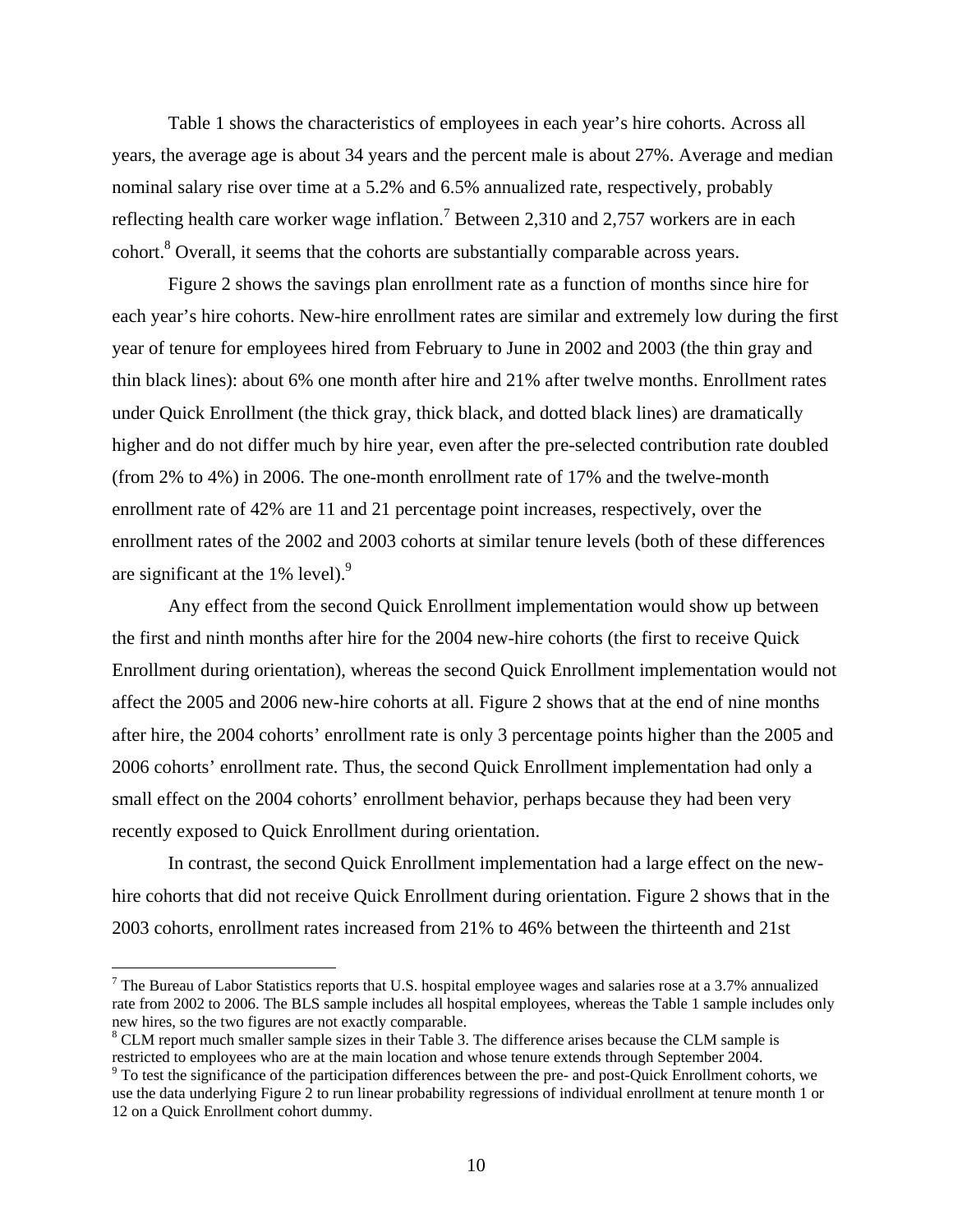months after hire, which correspond to the window in which these cohorts experienced the second Quick Enrollment implementation. This 25 percentage point increase is 15 percentage points greater than the increase the 2002 cohorts experienced between their thirteenth and 21st months after hire. The 2002 cohorts experienced their own 26 percentage point enrollment increase when they encountered the second Quick Enrollment implementation between their 25th and 33rd months after hire.

 Figure 2 also shows that the immediate enrollment gains of the first Quick Enrollment implementation do not appear to come at the expense of longer-run enrollment growth. Our best counterfactual comes from the 2002 hire cohorts, whose enrollment rate grew nearly linearly at 1.2 percentage points per month from the end of their ninth month after hire to the end of their 24th month after hire, after which they were exposed to the second Quick Enrollment implementation. The three Quick Enrollment hire cohort years experienced nearly linear 1.0 (2004 cohort), 1.2 (2005 cohort), and 1.3 (2006 cohort) percentage point per month enrollment growth from the end of their ninth month after hire to the end of their 24th month after hire. The fact that Quick Enrollment does not appear to cannibalize longer-run enrollment growth rates may indicate that Quick Enrollment accelerates the enrollment of employees who would otherwise not join the plan for many years.

# *4.3. Impact of Quick Enrollment on initial contribution rates*

 $\overline{a}$ 

To assess the impact the first Quick Enrollment implementation had on the initial contribution rate choices of new hires, we examine Figure 3, which shows the distribution of total (before-tax plus after-tax) contribution rates among new employees 30 days after hire.<sup>10</sup> Non-participants, who constitute the vast majority of the sample, are coded as having a contribution rate of zero and included in the denominator used to calculate frequencies, but are not shown in the graph in order to make it easier to see the differences among participants with positive contribution rates.

The modal contribution rate prior to Quick Enrollment (the 2002 and 2003 hire cohorts) was 6%, which was the match threshold for many Company A employees. Among the 2004 and

<sup>&</sup>lt;sup>10</sup> Because we only observe contribution rates at month-ends, we use the first recorded contribution rate for employees who enrolled within 30 days of hire, and assign a zero contribution rate to employees who enrolled later. If we instead look at contribution rates in effect at longer delays after hire, or just at before-tax contribution rates, we continue to see a disproportionate number of employees choosing the Quick Enrollment pre-selects among the 2004 to 2006 cohorts.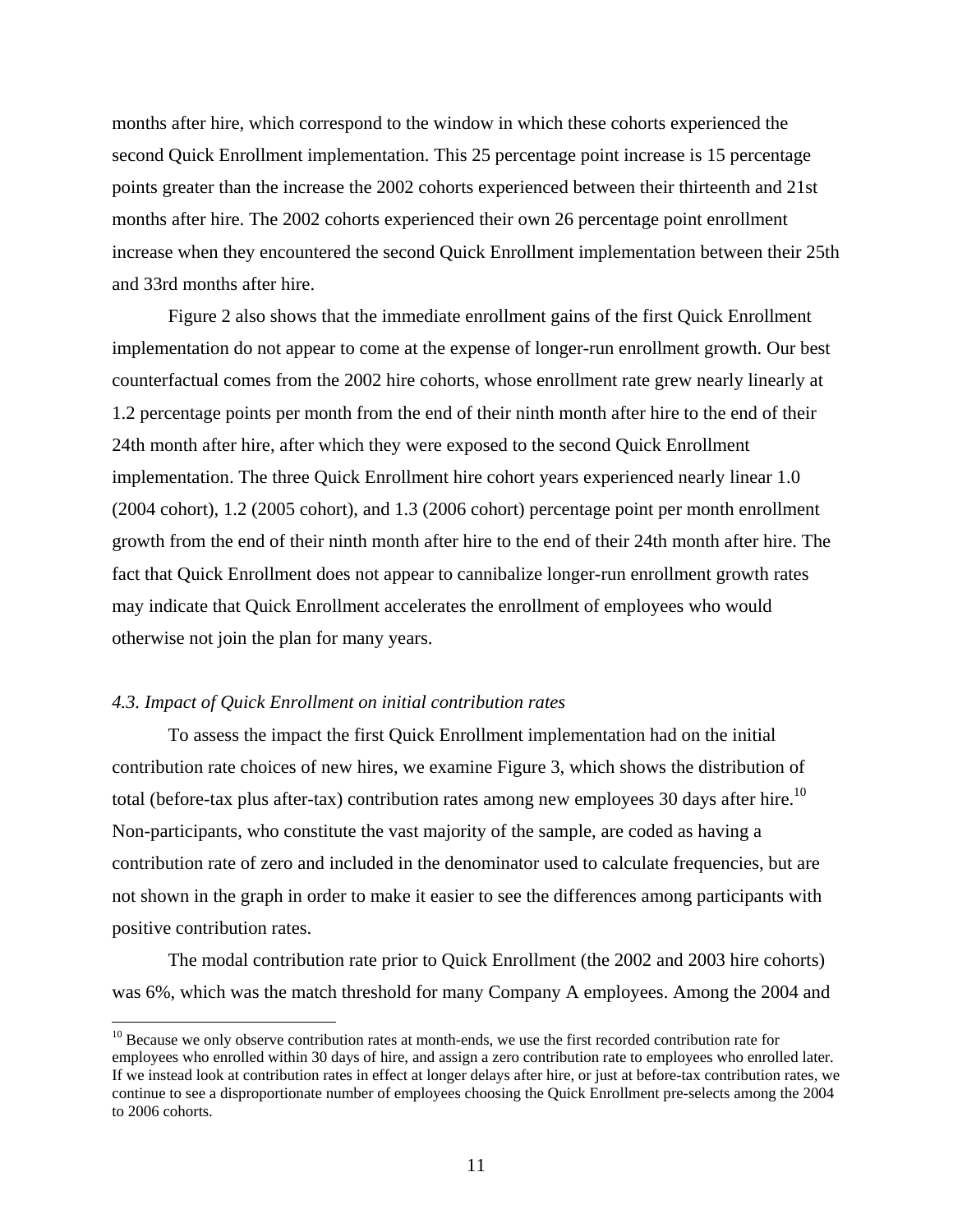2005 hire cohorts, whose Quick Enrollment forms featured a 2% contribution rate pre-select, the fraction of employees contributing 2% increased 21-fold from 0.5% to 10.1%. Once the Quick Enrollment contribution rate pre-select increased to 4%, the fraction of employees contributing 2% fell back to 0.8%, and the fraction contributing 4% rose 12-fold from 0.8% to 9.6%. The increases in the fraction of employees at the Quick Enrollment pre-selects are significant at the  $1\%$  level.<sup>11</sup> We find no evidence that Quick Enrollment moved people away from other positive savings rates; the increase in employees contributing at the pre-selected contribution rate one month after hire is close to the one-month enrollment increase in Figure 2. Consistent with the longer-run enrollment trajectories discussed earlier, this suggests that Quick Enrollment does not distort the choices of employees who would have promptly enrolled in the savings plan in the absence of Quick Enrollment; rather, Quick Enrollment accelerates the participation of employees who otherwise would not have enrolled for a long time.<sup>12</sup>

Unlike the first Quick Enrollment implementation, the second Quick Enrollment implementation featured only an asset allocation pre-select, and no contribution rate pre-select. The result is that no single contribution rate became much more popular under the second Quick Enrollment implementation. Figure 4 is a histogram of total (before-tax plus after-tax) contribution rates in effect at two dates—May 31, 2004 (shortly before the second Quick Enrollment implementation began) and October 31, 2004 (shortly after the second Quick Enrollment implementation concluded). The sample is the same as in Figure 1: all employees who were continuously employed at Company A and eligible to participate in the plan from January 1, 2002 through December 31, 2005. We see that the second Quick Enrollment implementation increased the fraction of employees at each total contribution rate between 1% and 6%, but caused little increase at higher contribution rates.

#### *4.4. Impact of Quick Enrollment on asset allocation*

 $\overline{a}$ 

The Quick Enrollment asset allocation pre-select had a strong influence on enrollees' asset allocations. Only 0.4% of the February to June 2002 and 2003 hire cohorts who enrolled

 $11$  To test the significance of the increase at the 2% contribution rate, we use the sample in Figure 3 to run a linear probability regression of having a 2% total contribution rate on a dummy variable for being in the 2004 or 2005 Quick Enrollment hire cohorts. We run an analogous regression to test the significance of the increase at the 4% contribution rate in the 2006 Quick Enrollment hire cohorts.

 $12$  In contrast, Madrian and Shea (2001) find that at 3 to 15 months of tenure, 19% of participants at the default contribution rate under automatic enrollment are employees who would have contributed at a different (usually higher) positive contribution rate in the absence of automatic enrollment.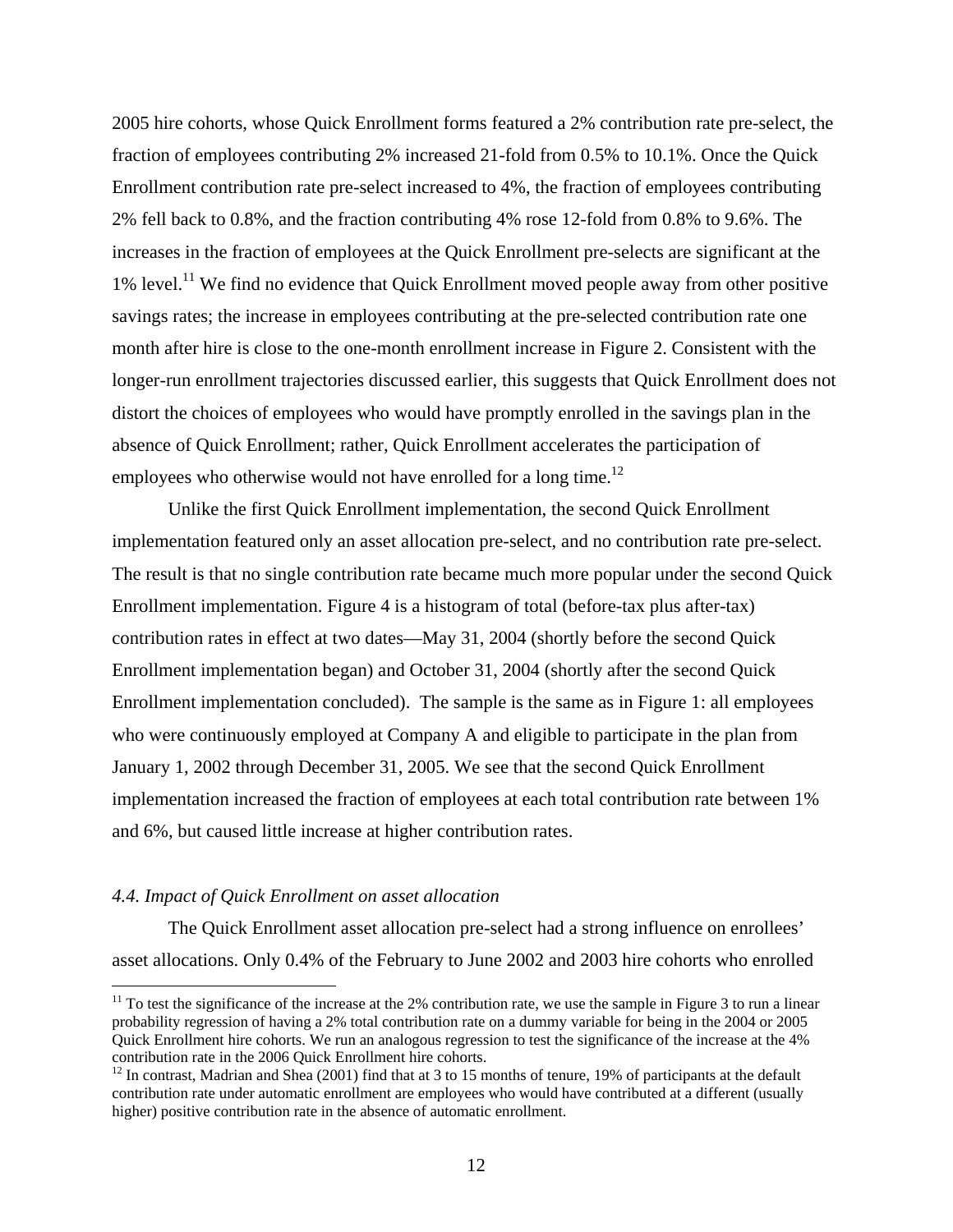within thirty days of hire split their contribution flows<sup>13</sup> evenly between the money market fund and the balanced fund while not trading (i.e., making transfers between investment funds in the savings plan) during their first calendar year of enrollment.<sup>14</sup> In contrast, 54% of the 2004 and 2005 cohort members who enrolled within thirty days of hire maintained this asset allocation, which was their Quick Enrollment pre-select, for their contribution flows while not making any trades during their first calendar year of enrollment. Seventy-eight percent of the 2006 cohort members who enrolled within thirty days of hire made all of their 2006 contributions to a target date retirement fund, which was the Quick Enrollment pre-select they received, while not making any trades in 2006. Since the target date retirement funds were added to the investment menu concurrently with the pre-select change, we do not know how many of these employees would have allocated 100% of their contributions to a target date retirement fund if that had not been the pre-select.

 We see similar results for the second Quick Enrollment implementation. Seventy-nine percent of employees who joined the savings plan during the second Quick Enrollment rollout (from June to October 2004) enrolled at the asset allocation pre-select of 50% in the money market fund and 50% in the balanced fund for their contribution flows during all of 2004 while not trading in 2004. Only 0.1% of the employees who enrolled between June and October of 2002 chose that contribution flow allocation while not trading in 2002. (We do not consider the June to October 2003 enrollees in this comparison because many of the July to October 2003 enrollees joined as new hires during the trial period for the first Quick Enrollment implementation.)

# *4.5. Contribution rate pre-select persistence under Quick Enrollment*

 $\overline{a}$ 

 Choi et al. (2002, 2004) have shown that automatic enrollment defaults are quite persistent; a substantial fraction of participants remain at the defaults for years after enrollment. We find that persistence at the pre-selected Quick Enrollment elections is also high.

<sup>&</sup>lt;sup>13</sup> We draw a distinction between the asset allocation for contribution flows and the asset allocation for balances. The former is the mix of assets in which incremental  $401(k)$  contributions are initially invested. The latter is the mix of all accumulated assets currently held in the portfolio. We will focus on the former in this paper because it is not directly affected by capital gains.

<sup>&</sup>lt;sup>14</sup> The first calendar year of enrollment encompasses the period between enrollment and December 31 of the enrollment year. The second calendar year of enrollment is the entire subsequent year from January 1 to December 31.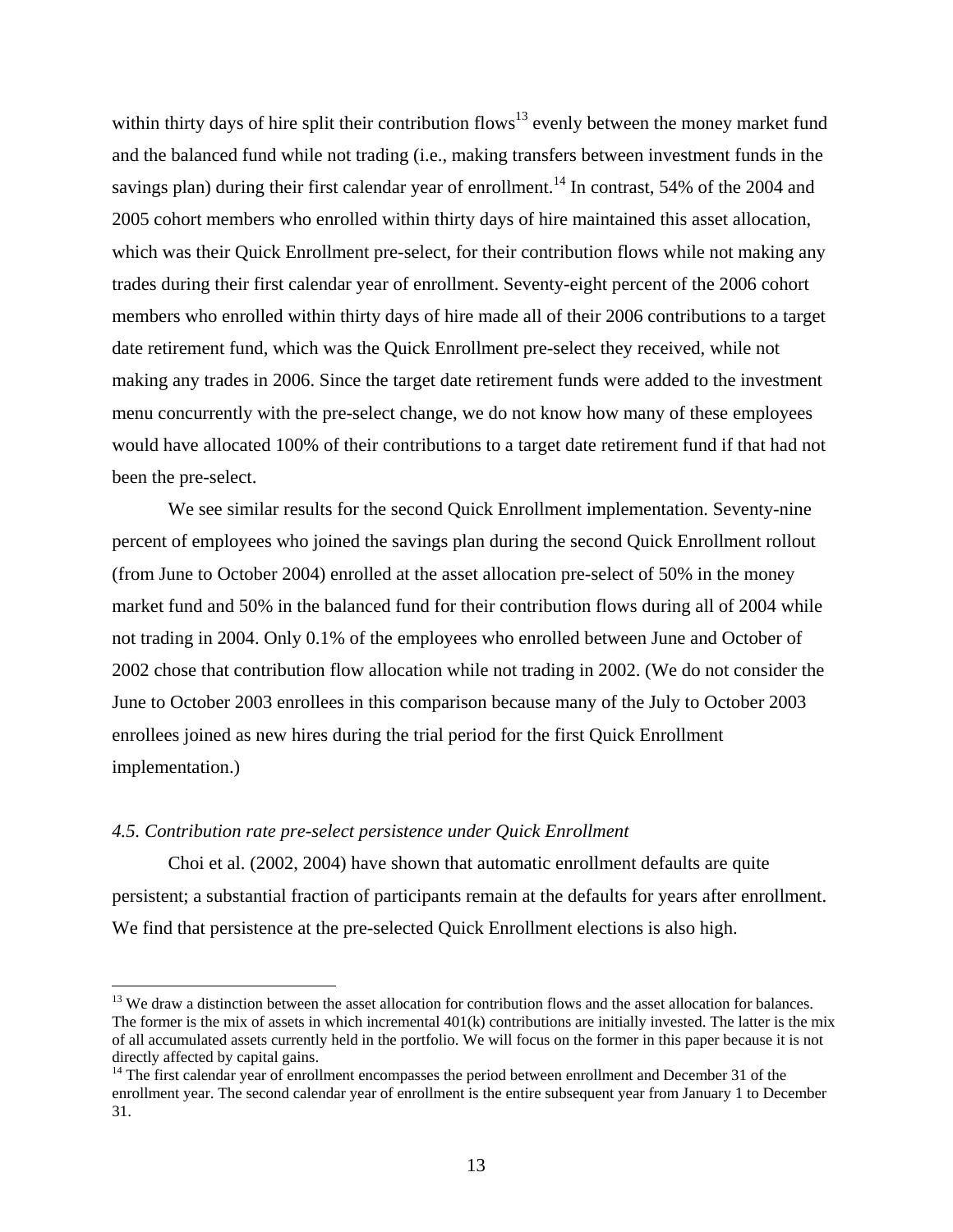Table 2 shows the persistence of savings plan participation (i.e., currently contributing a positive amount) and the initially chosen contribution rate among new hires who enrolled in the savings plan within 30 days of hire ("early participators") at Company A. The first two columns show persistence among early participators in the combined 2002 and 2003 cohorts, who did not receive Quick Enrollment forms at new employee orientation. The sample in these columns is all employees who enrolled within 30 days of hire. The experience of early participators under Quick Enrollment is shown in the remaining columns, first for employees hired in 2004 and 2005, when the Quick Enrollment contribution rate pre-select was 2%, and then for employees hired in 2006, when the Quick Enrollment contribution rate pre-select increased to 4%. The sample in the Quick Enrollment columns is restricted to employees who enrolled within 30 days of hire at the relevant Quick Enrollment contribution rate pre-select—those who are very likely to have used Quick Enrollment to initiate savings plan participation.<sup>15</sup>

Savings plan participation is very persistent for early participators in all of the cohorts, both before and after Quick Enrollment: 95% continued to contribute one year after enrollment, over 90% at two years after enrollment, and 87% or more at three and four years after enrollment. There is no meaningful difference between the savings plan persistence of early participators hired before versus after Quick Enrollment, or between early participators in the Quick Enrollment cohorts with a 2% versus a 4% pre-selected contribution rate. This is consistent with the research of Choi et al. (2002, 2004), who find little difference in savings plan attrition rates between employees hired before versus after automatic enrollment.

Persistence at initial contribution rates is also high, but weaker than the persistence of participation status. Two years after enrollment, well over half of early participators in all cohorts were still at their initial contribution rate. Early participators who enrolled at the Quick Enrollment contribution rate pre-select exhibit less persistence at their initial contribution rate than early participators hired before Quick Enrollment. Two years after enrollment, 54% of the

 $\overline{a}$ 

<sup>&</sup>lt;sup>15</sup> Our data do not indicate which employees actually used Quick Enrollment. We identify an employee as having used Quick Enrollment if the Quick Enrollment contribution rate pre-select is our first contribution rate observation for the employee. As shown in Figure 3, very few employees (less than 1%) in the standard enrollment cohorts enrolled at either of the Quick Enrollment contribution rate pre-selects (2% or 4% of pay). We could identify Quick Enrollment utilization by observing who enrolled at *both* the relevant contribution rate pre-select and the asset allocation pre-select. However, we only observe asset allocations at an annual frequency, while we observe contribution rates at a monthly frequency. Using annual asset allocations to identify Quick Enrollment utilization would exclude Quick Enrollees who changed their asset allocation before the end of their first calendar year of enrollment, which would cause us to infer that Quick Enrollees are more inertial than they really are.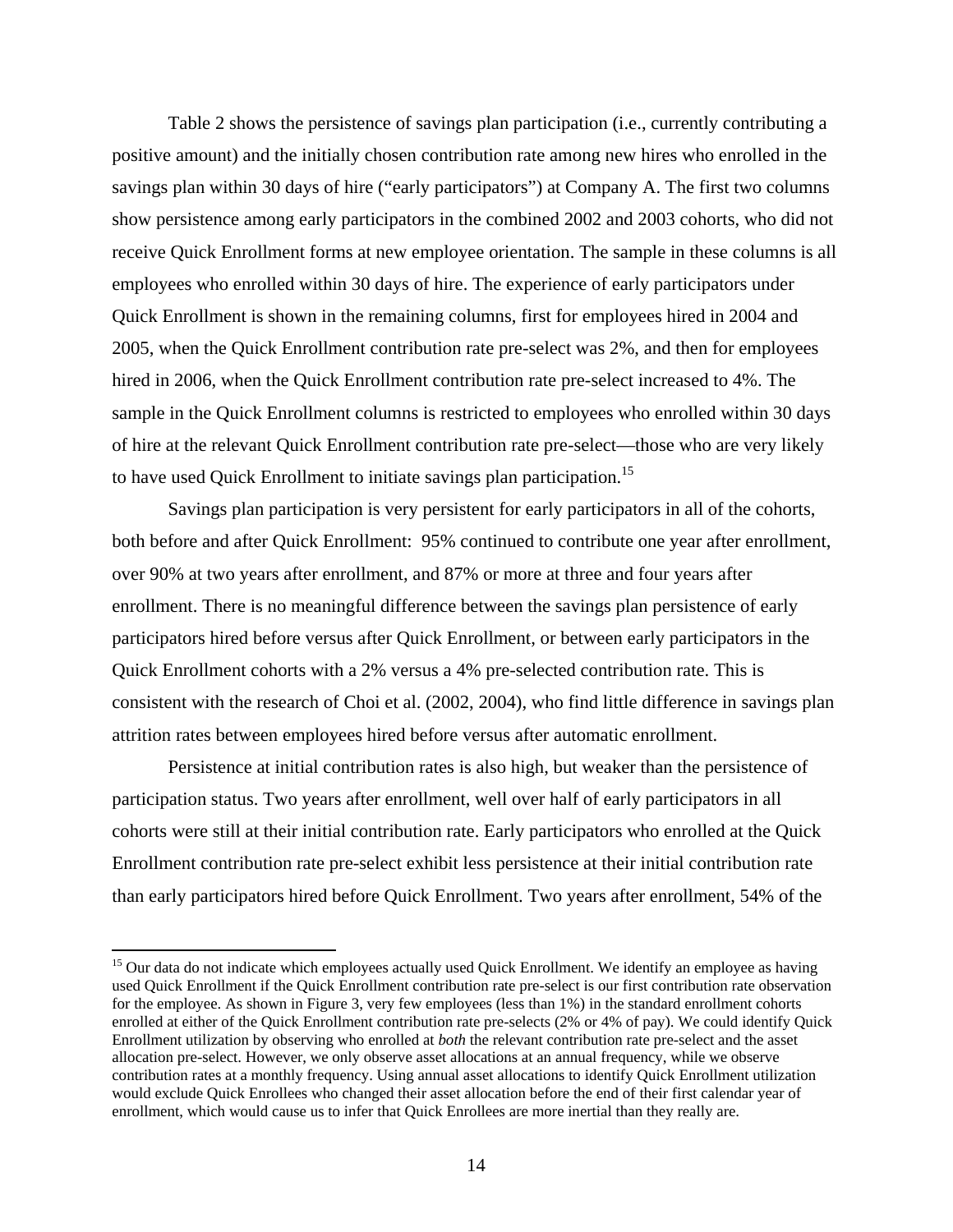2004-2005 early participators who started at the 2% pre-select and 55% of the 2006 early participators who started at the 4% pre-select were still contributing at their initial contribution rate. By contrast, 63% of the 2002-2003 pre-Quick Enrollment early participators remained at their initial contribution rate two years after enrollment, about 8 to 9 percentage points more than the two Quick Enrollment early participator groups. Four years after enrollment, 37% of the 2004-2005 Quick Enrollment early participators persisted at their initial 2% contribution rate, compared to 48% of the 2002-2003 early participators who retained their initial contribution rate, a difference of 11 percentage points. The lower persistence of the Quick Enrollment contribution rate pre-selects may be due to the fact that all employees using Quick Enrollment in the 2004- 2005 cohort and many of those using it in the 2006 cohort<sup>16</sup> were foregoing matching contributions if they remained at the Quick Enrollment contribution rate pre-select. Consistent with this hypothesis, the modal contribution rate to which Quick Enrollment early participators moved is the 6% match threshold.

### *4.6. Asset allocation pre-select persistence under Quick Enrollment*

1

In Table 3, we examine the persistence of the asset allocations enrollees initially selected for their contribution flows. Panel A of Table 3 shows the asset allocation persistence among new employees enrolling in the savings plan within 30 days of hire; in Panel B, we examine the asset allocation persistence of employees who enrolled in the savings plan during the second Quick Enrollment implementation. Because our data include contribution rates at a monthly frequency, we were able to examine contribution rate persistence at specific months of tenure in Table 2. Asset allocations of contribution flows, however, are only available on an annual basis in the form of the total dollars contributed to each investment option during each calendar year. Therefore, we evaluate asset allocation persistence on a "calendar year of enrollment" basis.<sup>17</sup> This means that the contribution rate persistence values in Table 2 cannot be directly compared to the asset allocation persistence values in Table 3.

We classify an employee as being at her initial asset allocation if she has never traded in the savings plan and the allocation of her contribution flows in the current and preceding

<sup>&</sup>lt;sup>16</sup> Recall that some participants' contributions are matched up to 4% of pay, while others are matched up to 6% of pay. With a Quick Enrollment contribution rate pre-select of 4%, participants with a 6% match threshold would be foregoing matching contributions if they stayed at the Quick Enrollment contribution rate pre-select, while those with a 4% match threshold would not.

 $17$  The first calendar year of enrollment is the calendar year in which the employee enrolled in the savings plan.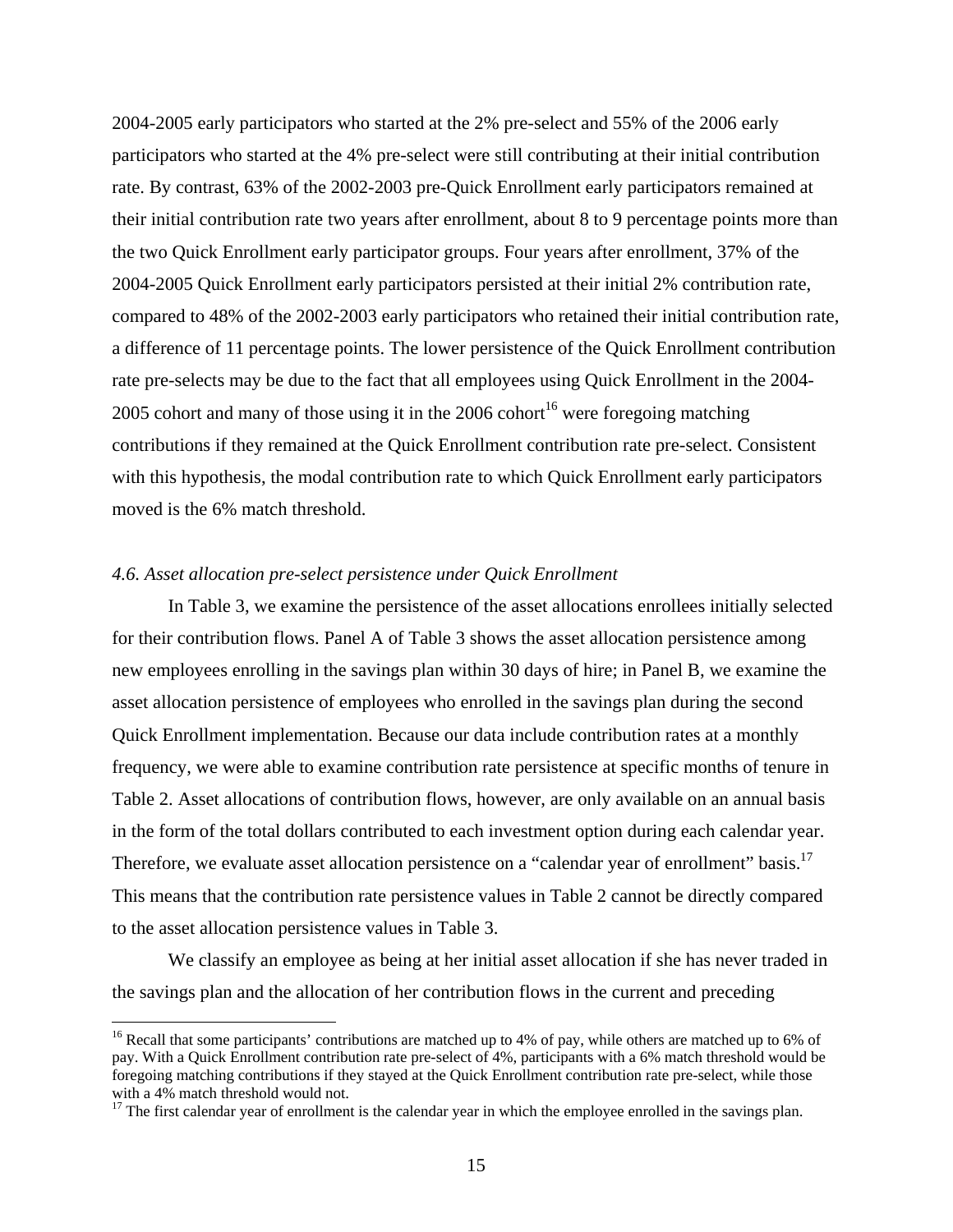calendar years has never deviated from the allocation of her contribution flows during the calendar year in which she enrolled.<sup>18</sup> For the Quick Enrollment cohorts, an employee is classified as being at the pre-selected asset allocation if she has never traded and the allocation of her contribution flows during a calendar year has never to date deviated from the Quick Enrollment pre-select offered to her.<sup>19</sup>

The persistence of the initial asset allocation chosen by early participators in the standard enrollment cohorts is remarkably similar to the persistence of the asset allocation pre-select (50% money market fund and 50% balanced fund) among early participators in the 2004-2005 Quick Enrollment cohorts. During the fourth calendar year of enrollment, 56% of the standard enrollment early participators retained their initial allocation, while 59% of the 2004-2005 Quick Enrollment early participators were still at their asset allocation pre-select. In contrast, the asset allocation of the 2006 Quick Enrollment early participators—100% in an age-appropriate target date retirement fund—is considerably stickier, perhaps because target date retirement funds are marketed as customized solutions to the asset allocation problem and are thus viewed by employees as attractive investment vehicles. During their third calendar year of enrollment, 85% of the 2006 Quick Enrollment early participators were still at their asset allocation pre-select, versus only 67% of the 2004-2005 Quick Enrollment early participators who were still at their asset allocation pre-select and 64% of the 2002-2003 standard enrollment early participators who were still at their initial asset allocation.

 Panel B of Table 3 compares the asset allocation persistence of employees who enrolled in the savings plan two years before the second Quick Enrollment rollout with that of employees who enrolled during the second Quick Enrollment rollout (June to October 2004) and maintained the asset allocation pre-select for all of their 2004 contribution flows.<sup>20</sup> We find that those who enrolled during the second Quick Enrollment implementation exhibit considerably more asset allocation persistence than those who enrolled two years prior. During their fourth calendar year

 $\overline{a}$ 

 $18$  There is one equity fund that was discontinued and had its balances automatically transferred to a replacement equity fund in 2003. We treat contributions to the new fund as equivalent to contributions to the old fund and ignore trades from the old fund to the new fund for the purposes of calculating persistence.

<sup>&</sup>lt;sup>19</sup> This definition allows an employee who has stopped contributing to the savings plan to still be counted as persisting at the asset allocation pre-select, even if she made no contributions for an entire calendar year.

 $20$  For the second Quick Enrollment implementation, we rely on asset allocation to identify likely Quick Enrollment utilization. We cannot use the initial contribution rate to identify likely Quick Enrollees (as we did for the first Quick Enrollment implementation at new employee orientation) because this second implementation did not specify a single contribution rate pre-select, but allowed employees to choose any contribution rate in conjunction with the pre-selected asset allocation.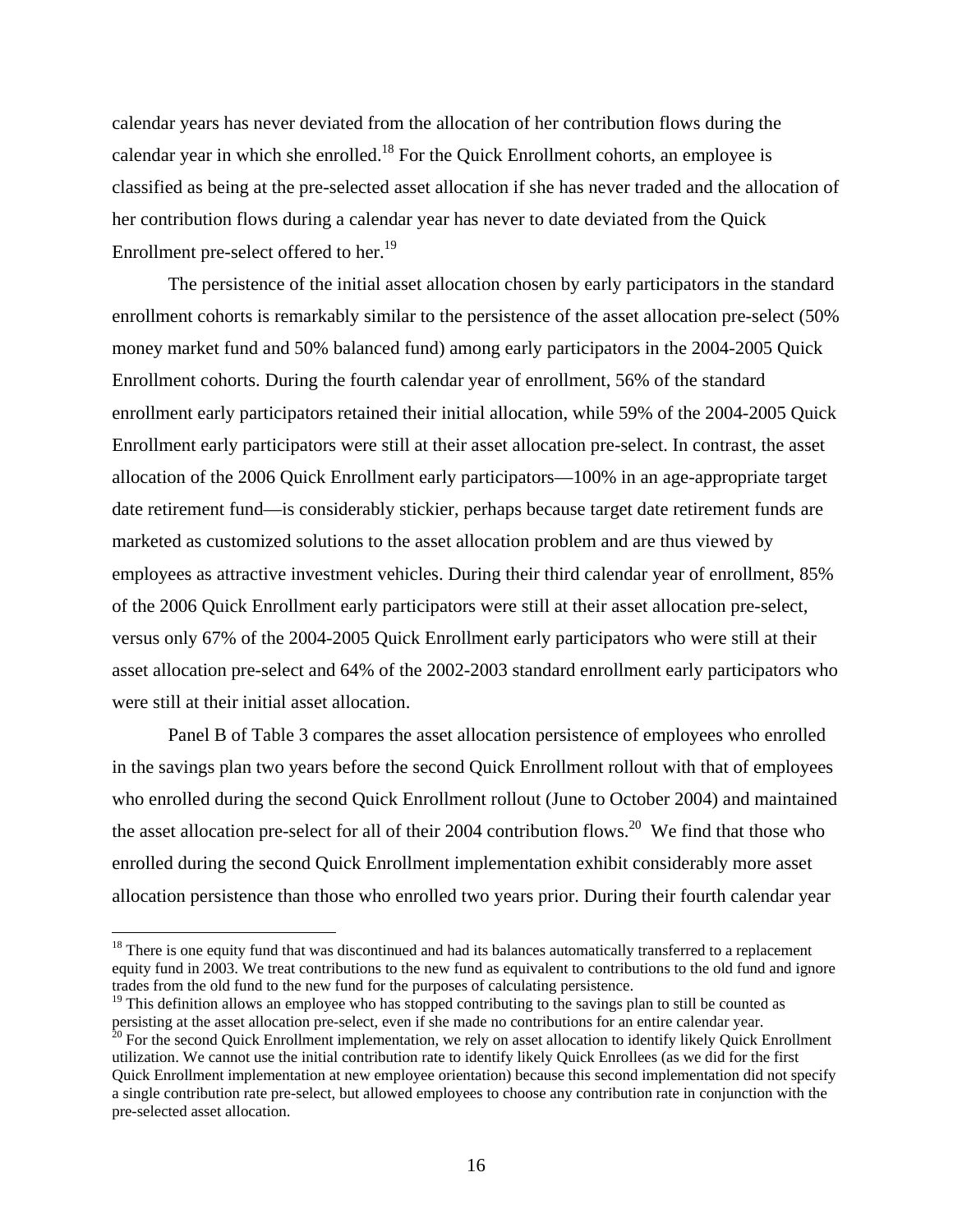of enrollment, 85% of the second Quick Enrollment sample were still at the asset allocation preselect for their contribution flows and had never traded, in contrast to the 60% of the standard enrollment sample who were still at their initial flow asset allocation and had never traded—a difference of 25 percentage points. Because the second Quick Enrollment implementation encouraged enrollment among employees who had not enrolled despite potentially long tenures at the company, it may have attracted a particularly inertial population.

#### *4.5. Effect of Quick Enrollment on average contribution rates*

Figure 5 shows the cumulative impact of the two Quick Enrollment implementations on the average total contribution rate of all savings-plan-eligible employees at Company A. Nonparticipants are included in the average at a zero contribution rate. The average total contribution rate before the trial Quick Enrollment implementation in July 2003 was nearly constant at about 3.6% of pay. This average began rising after July 2003, and the rise accelerated during the second Quick Enrollment rollout from June to August 2004 before leveling out at about 4.2% of pay from October 2004 to December 2008. The 16% (0.6% of pay) difference between the end of June 2003 and the end of October 2004 is significant at the 1% level.

#### **5. Impact of Quick Enrollment and Easy Escalation at Company B**

#### *5.1. Impact of Quick Enrollment on enrollment*

 $\overline{a}$ 

 As described in Section 2, Company B mailed Quick Enrollment cards to non-enrolled employees in late January 2003, January 2004, and February 2005. We examine the effect of these implementations on savings plan enrollment in Figure 6. The Quick Enrollment sample consists of employees who were not enrolled in the savings plan on February 1, 2003, which is just before the processing of the initial Quick Enrollment mailing at this firm. We compare the enrollment experience of this cohort to three similarly defined cohorts before Quick Enrollment: employees who were not enrolled as of March 1,  $2000^{21}$ , as of February 1, 2001, or as of February 1, 2002. In the graph, these cohorts' enrollment series are truncated after January 2003, when they would have first received Quick Enrollment. Each cohort has over 2,000 employees in

<sup>&</sup>lt;sup>21</sup> We use March 1, 2000 as the formation date for 2000 non-participant cohort rather than February 1, 2000 because there was an anomalous spike in enrollment in February 2000—five times the activity seen in surrounding months.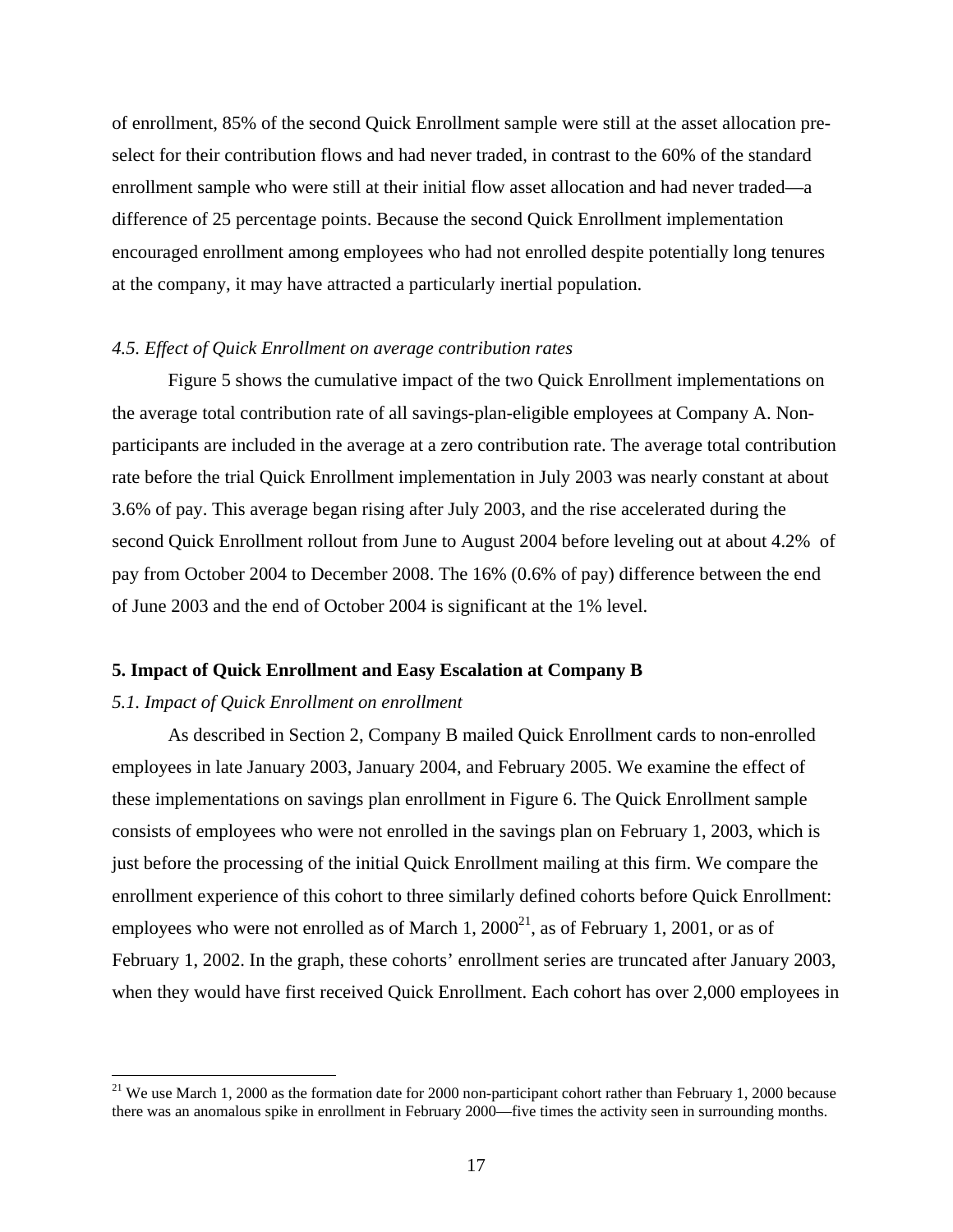it. Time on the *x*-axis in Figure 6 is calculated relative to the baseline date on which each cohort of non-enrollees is defined.

For the 2003 cohort, Quick Enrollment forms were first processed during month 1 (February 2003); the final processing of forms from the 2003 mailing took place in month 4 (May 2003). Forms from the 2004 Quick Enrollment mailing were largely processed in month 13 (February 2004). Those from the 2005 mailing were largely processed in months 26 (March 2005).

 Figure 6 shows that the 2000-2002 non-enrolled cohorts (the thin gray, thin black, and dotted black lines) all experienced similar slow and steady enrollment increases over time. On average across cohorts, only 4% were enrolled 4 months after baseline, 11% at 13 months, and 20% at 26 months. In contrast, the enrollment rate of employees who were not participating at the time of the first Quick Enrollment mailing (the thick black line) increased discretely by 12 percentage points between months 0 and 1, and again by 3 percentage points between months 3 and 4, which are exactly when the Quick Enrollment forms were processed. We see another sharp enrollment jump of 10 percentage points between months 12 and 13, and a 5 percentage point jump between months 25 and 26, coinciding with the 2004 and 2005 Quick Enrollment mailings. The cumulative impact of the three Quick Enrollment mailings is large: at 26 months, the 41% enrollment rate of the 2003 Quick Enrollment cohort is more than double the 20% enrollment rate of the 2000 cohort. Calculating the causal effect of each Quick Enrollment mailing as the difference in enrollment growth between cohorts with versus without Quick Enrollment during the months corresponding to form processing windows, each mailing on average converted about 10% of previously non-enrolled recipients into savings plan participants. The enrollment rate differences at months 4, 13, and 26 are all significant at the 1% level.

#### *5.2. Impact of Easy Escalation on movements to the match threshold*

Recall that participants contributing less than the 6% match threshold were mailed an Easy Escalation form in January 2004 and February 2005. Figure 7 shows the impact of the 2004 and 2005 Easy Escalation mailings on employee contribution rates. Each bar represents the fraction of employees with a positive contribution rate below 6% at the end of month  $t - 1$  who changed their contribution rate to 6% during month *t*. Usually, only a small fraction of low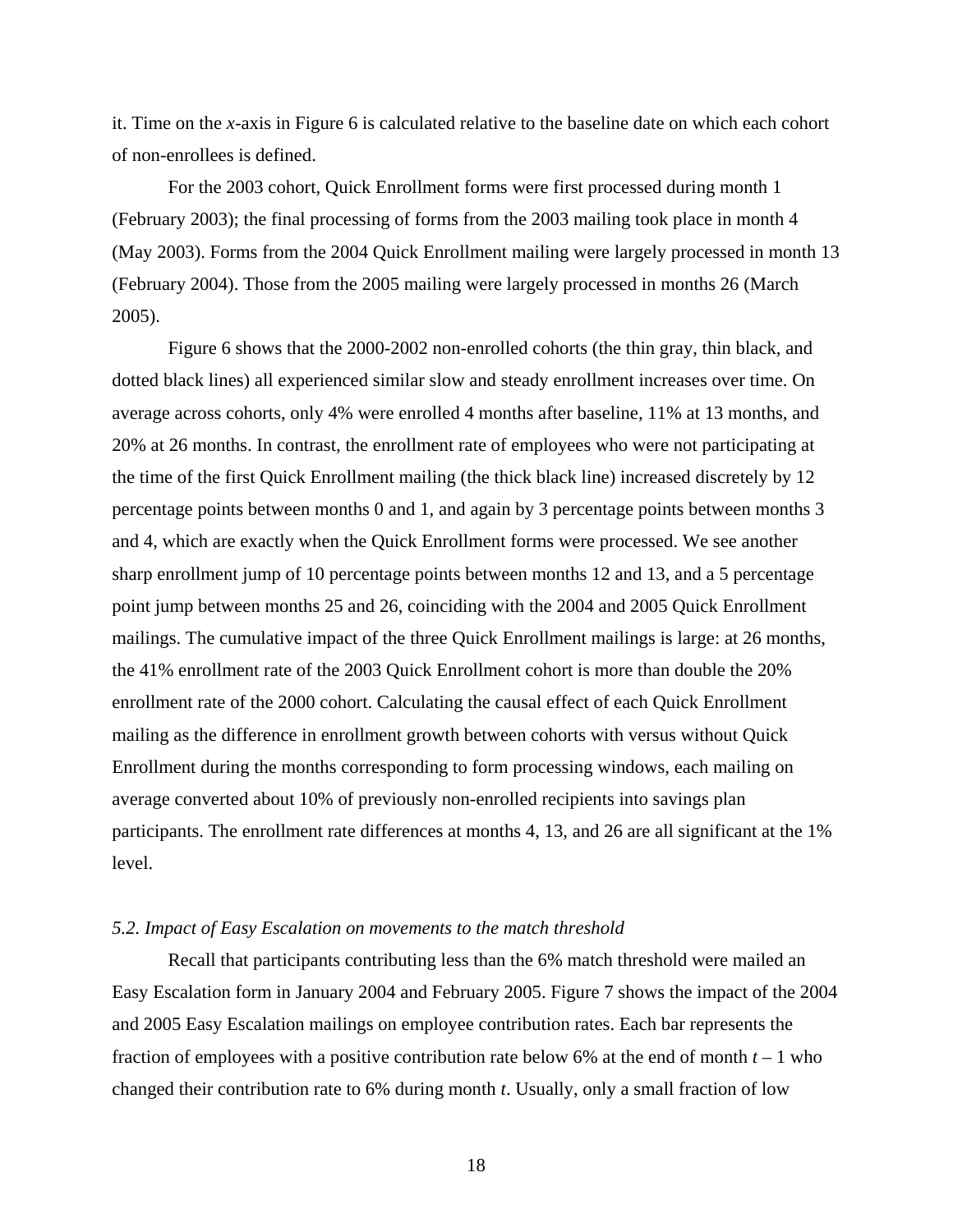contributors changed their contribution rate to 6%. The notable exceptions occurred in February 2004 and in February/March 2005, which coincide with the processing of the Easy Escalation forms. Fifteen percent of low contributors increased their contribution rate to 6% in February 2004, and 17% did so in February and March 2005 combined, compared to about 1% on average in the other months. A time-series regression of the monthly fraction of low contributors who change their contribution rate to 6% on a dummy for the month being February 2004, February 2005, or March 2005 yields a coefficient of 9.8% that is significant at the 1% level. Because these three months correspond to two Easy Escalation mailings, the effect of each mailing is  $9.8\% \times 3 \div 2 = 14.7\%$ .

# *5.3. Persistence of the pre-selects*

1

 Panel A of Table 4 shows that once employees enroll in Company B's savings plan, the persistence of their participation is extremely high, and this persistence does not vary much by whether enrollment occurred through the standard channel or via Quick Enrollment. The sample in the last three columns is employees who enrolled in the plan from February to May 2003 (the first Quick Enrollment processing period), February to March 2004 (the second Quick Enrollment processing period), or March to April 2005 (the third Quick Enrollment processing period) at the Quick Enrollment contribution rate pre-select. As a comparison, the sample in the first column is employees who enrolled from February to May 2002, one year prior to the first Quick Enrollment processing period. The numbers in the table cells are the fraction of the sample that is still contributing to the savings plan at various times since enrollment. Across all the columns, no more than 6% of participants stopped contributing to the savings plan within one year of enrollment, and no more than 9% within three years of enrollment. These attrition rates are similar to those reported in Table 2 for Company A.

 Because of the confounding impact of the Easy Escalation implementations, we do not calculate the persistence of the Quick Enrollment contribution rate pre-select at Company B. We do, however, examine the persistence of the asset allocation pre-select in Panel B of Table  $4.^{22}$ The sample in each column is the same as in Panel A. In the first column, an employee is counted as persisting at her initial asset allocation if she has never reallocated assets in the

<sup>&</sup>lt;sup>22</sup> Three funds were discontinued and had their balances automatically transferred to three replacement funds in 2003. We treat contributions to the new funds as equivalent to contributions to the old funds and ignore trades from the old funds to the new funds for the purposes of calculating persistence.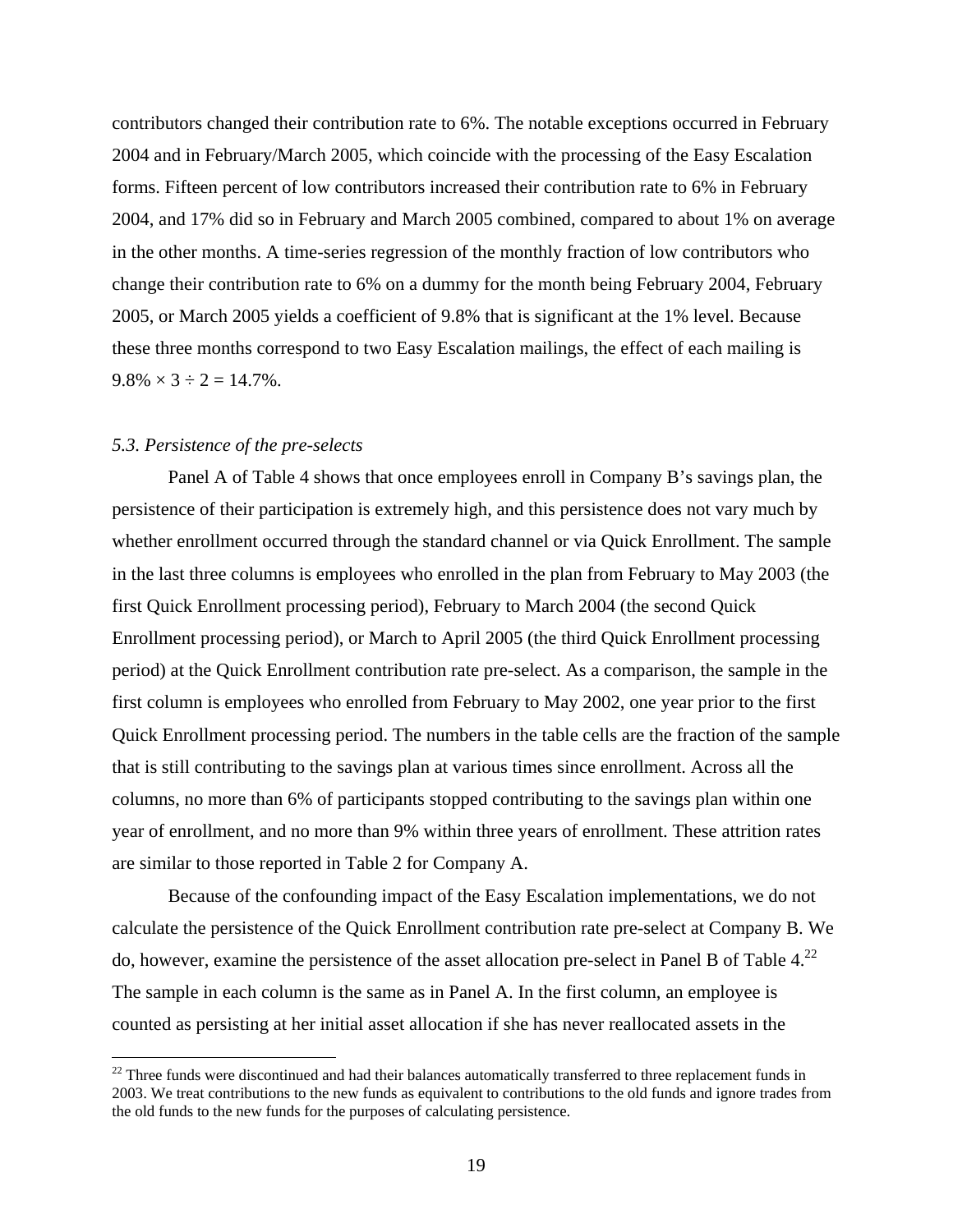savings plan and the allocation of her contribution flows during the current and preceding calendar years has never deviated from the allocation of her contribution flows during her first calendar year of participation. In the last three columns, an employee is classified as being at the pre-selected asset allocation if she has never reallocated assets in the savings plan and the allocation of her contribution flows during the current and preceding calendar years has never deviated from the Quick Enrollment pre-select offered to her.

Among employees who enrolled in the savings plan from February to May 2003 or February to March 2004 at the Quick Enrollment contribution rate pre-select, about 80% remained at the asset allocation pre-select through their second calendar year of enrollment, 70% or more through their third calendar year, and 64% through their fourth calendar year. Persistence is noticeably higher in the March to April 2005 enrollment cohort, perhaps because the asset allocation pre-select was changed to a lifestyle fund instead of a money market fund; 93% remained at their pre-select through their second calendar year of enrollment. All Quick Enrollment groups exhibit higher persistence than those who enrolled via standard enrollment, as was the case for Company A's second Quick Enrollment implementation that targeted seasoned non-enrolled employees. Among the February to May 2002 standard enrollment cohort, only 64% retained their initial asset allocation through their second calendar year of enrollment, 53% through their third calendar year, and 46% through their fourth calendar year.

# *5.4. Impact of Quick Enrollment and Easy Escalation on the average contribution rate*

 Figure 8 shows the average before-tax plus after-tax contribution rate at Company B over time among employees who were continuously employed and eligible for the savings plan from August 1, 2002 to December 31, 2006. Unlike in Figure 5, we use a balanced panel to construct the average contribution rate because new hires at Company B after February 2005 were not exposed to Quick Enrollment and Easy Escalation.

 Prior to February 2003, the average total contribution rate was fairly steady at about 6.4% of pay. This average rose a little in February 2003, when the first Quick Enrollment mailing was sent, and continued to rise through February 2005, when the last Quick Enrollment and Easy Escalation forms were sent. From March 2005 to December 2006, the average contribution rate held steady at about 6.9%, a 0.5 percentage point  $(8\%)$  increase relative to the pre-February 2003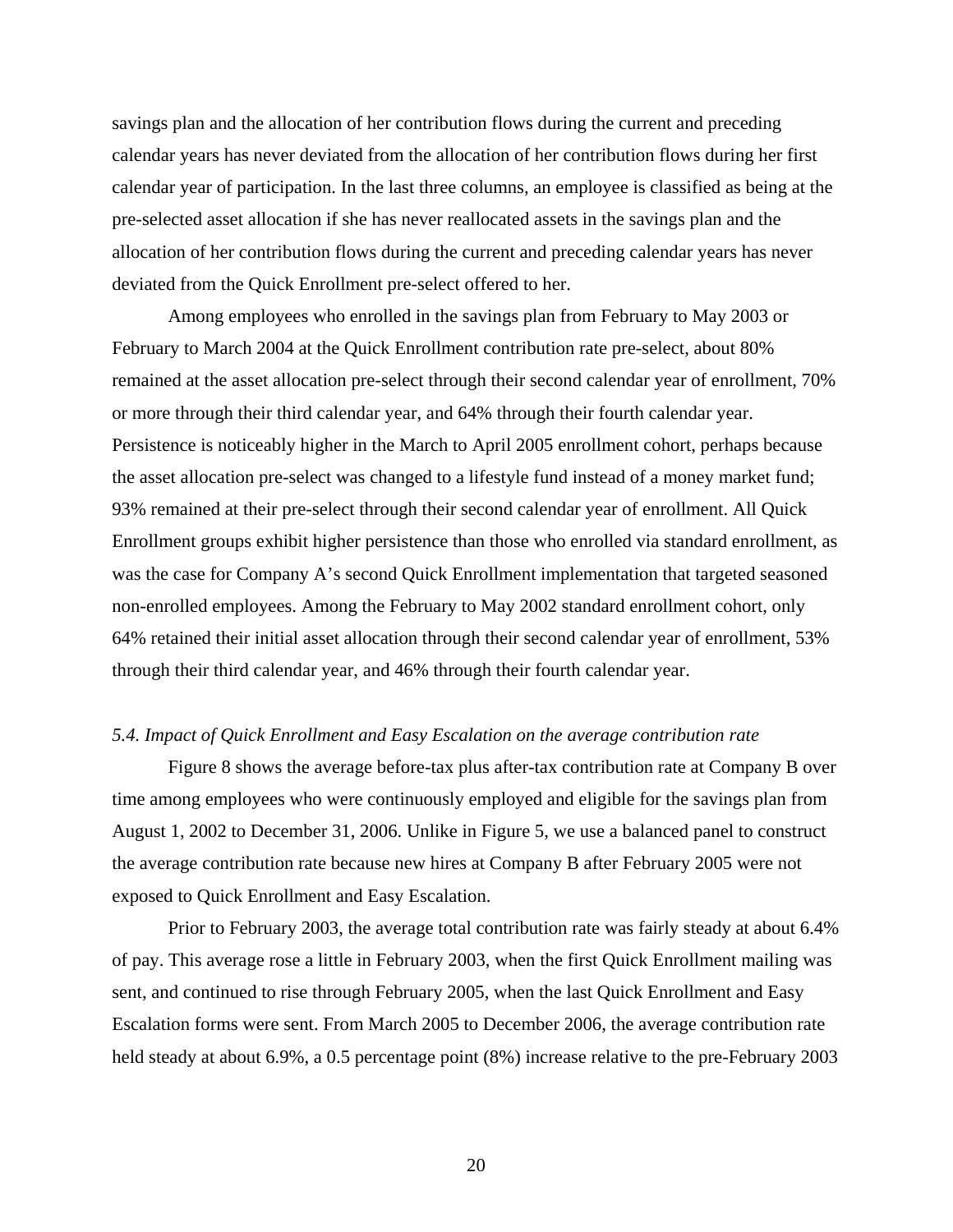period. The difference between the average at the end of January 2003 and the end of February 2005 is significant at the 1% level.

# **6. Conclusion**

 Madrian and Shea (2001), Iyengar, Huberman, and Jiang (2004), and Choi, Laibson, and Madrian (2009) have argued that the complexity of the retirement savings decision discourages employees from timely enrollment in employer-sponsored savings plans, even when individuals would prefer participation to non-participation. Quick Enrollment is a low-cost intervention that reduces this complexity by allowing employees to enroll at a contribution rate and asset allocation pre-selected by the employer. We find that Quick Enrollment increased savings plan enrollment by 10 to 20 percentage points at two companies relative to a standard enrollment mechanism in which employees must actively select both a contribution rate and an asset allocation. As is the case with automatic enrollment, we find that the participation gains generated by Quick Enrollment do not subsequently reverse, and employees using Quick Enrollment often stay for years at the pre-selected contribution rate and asset allocation offered to them. We find that a similar mechanism, Easy Escalation, can also be used to increase the contribution rates of already-participating employees, causing roughly 15% of low contributors to increase their contribution rate to the match threshold each time they receive an Easy Escalation form.

 Although the Quick Enrollment and Easy Escalation interventions that we have studied in this paper were applied to employer-sponsored savings plan enrollment, there are many other decision domains where simplification could be fruitfully employed to help overcome individuals' tendency to procrastinate. Simplified menus could also complement an active decision approach to decision-making (Carroll et al., 2009) by reducing the costs of taking action when a prompt choice is mandatory.

## **References**

Bettinger, Eric P., Bridget Terry Long, Philip Oreopolous, and Lisa Sanbonmatsu, 2009. "The Role of Simplification and Information in College Decisions: Results from the H&R Block FAFSA Experiment." NBER Working Paper 15361.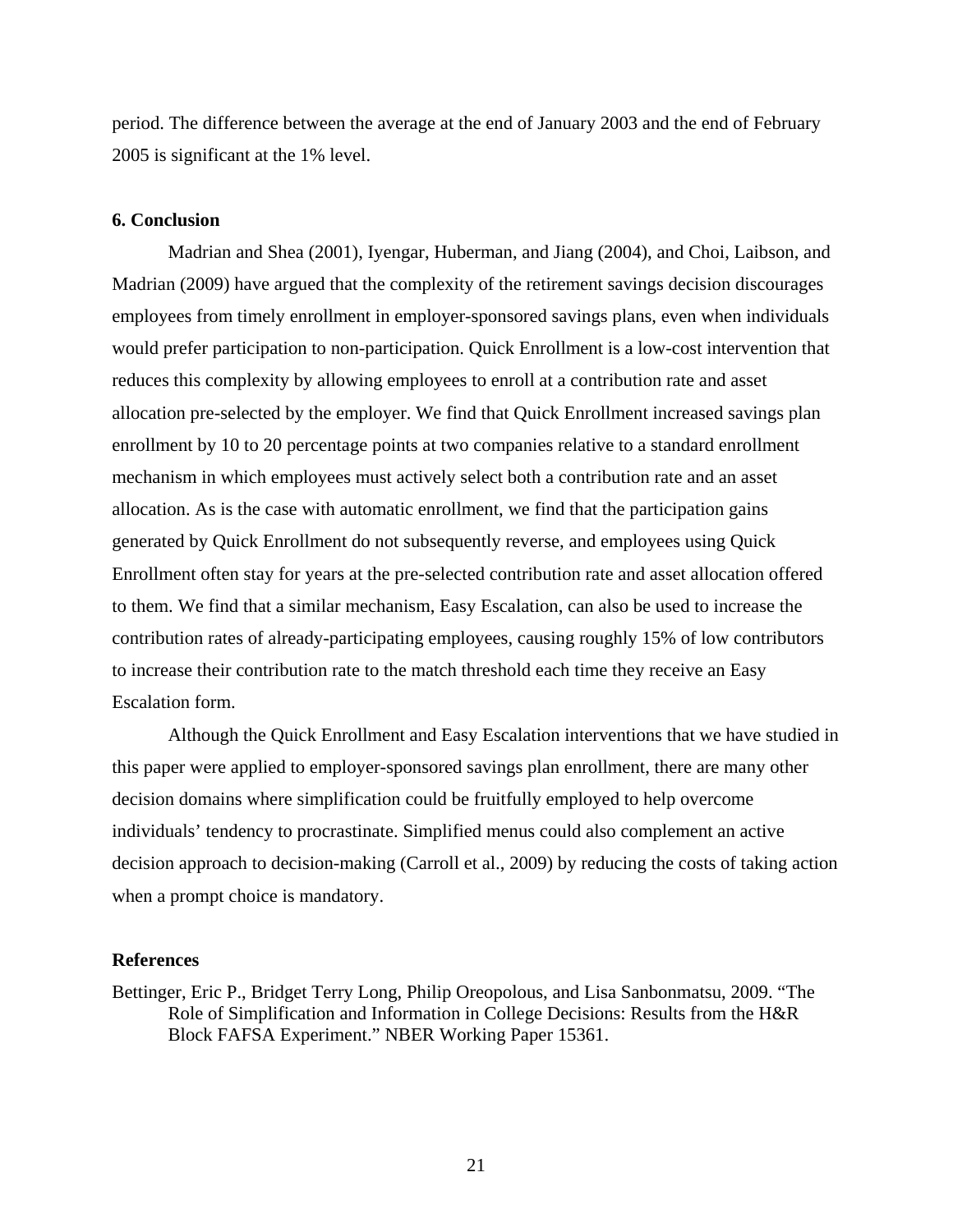- Carroll, Gabriel D., James J. Choi, David Laibson, Brigitte C. Madrian, and Andrew Metrick, 2009. "Optimal Defaults and Active Decisions." *Quarterly Journal of Economics* 124(4), pp. 1639-1674.
- Choi, James J., David Laibson, and Brigitte C. Madrian, 2009. "Reducing the Complexity Costs of 401(k) Participation: The Case of Quick Enrollment." In David A. Wise, editor, *Developments in the Economics of Aging* (Chicago: University of Chicago Press), pp. 57- 82.
- Choi, James J., David Laibson, and Brigitte C. Madrian, 2010. "Why Does the Law of One Price Fail? An Experiment on Index Mutual Funds." *Review of Financial Studies* 23(4), pp. 1405-1432.
- Choi, James J., David Laibson, Brigitte C. Madrian, and Andrew Metrick, 2002. "Defined Contribution Pensions: Plan Rules, Participant Decisions, and the Path of Least Resistance." In James Poterba, editor, *Tax Policy and the Economy* 16, pp. 67-114.
- Choi, James J., David Laibson, Brigitte C. Madrian, and Andrew Metrick, 2004. "For Better or For Worse: Default Effects and 401(k) Savings Behavior," In David Wise, ed., *Perspectives in the Economics of Aging* (Chicago: University of Chicago Press): pp. 81- 121.
- Hastings, Justine S., and Jeffrey M. Weinstein, 2008. "Information, School Choice, and Academic Achievement: Evidence from Two Experiments." *Quarterly Journal of Economics* 123(4), pp. 1373-1414.
- Iyengar, Sheena S., Gur Huberman and Wei Jiang, 2004. "How Much Choice Is Too Much?: Contributions to 401(k) Retirement Plans," In Olivia Mitchell and Stephen Utkus, eds., *Pension Design and Structure: New Lessons from Behavioral Finance* (Oxford, UK: Oxford University Press): pp. 83-96.
- Kling, Jeffrey R., Sendhil Mullainathan, Eldar Shafir, Lee Vermeulen, and Marian Wrobel, 2008. "Misperception in Choosing Medicare Drug Plans." Harvard University working paper.
- Madrian, Brigitte and Dennis Shea, 2001. "The Power of Suggestion: Inertia in 401(k) Participation and Savings Behavior," *Quarterly Journal of Economics*, 116(4): pp. 1149- 1187.
- Sunstein, Cass R., and Richard H. Thaler, 2003. "Libertarian Paternalism." *American Economic Review* 93(2), 175-179.
- Thaler, Richard H., and Shlomo Benartzi, 2004. "Save More Tomorrow™: Using Behavioral Economics to Increase Employee Saving." *Journal of Political Economy* 112(1), S164- S187.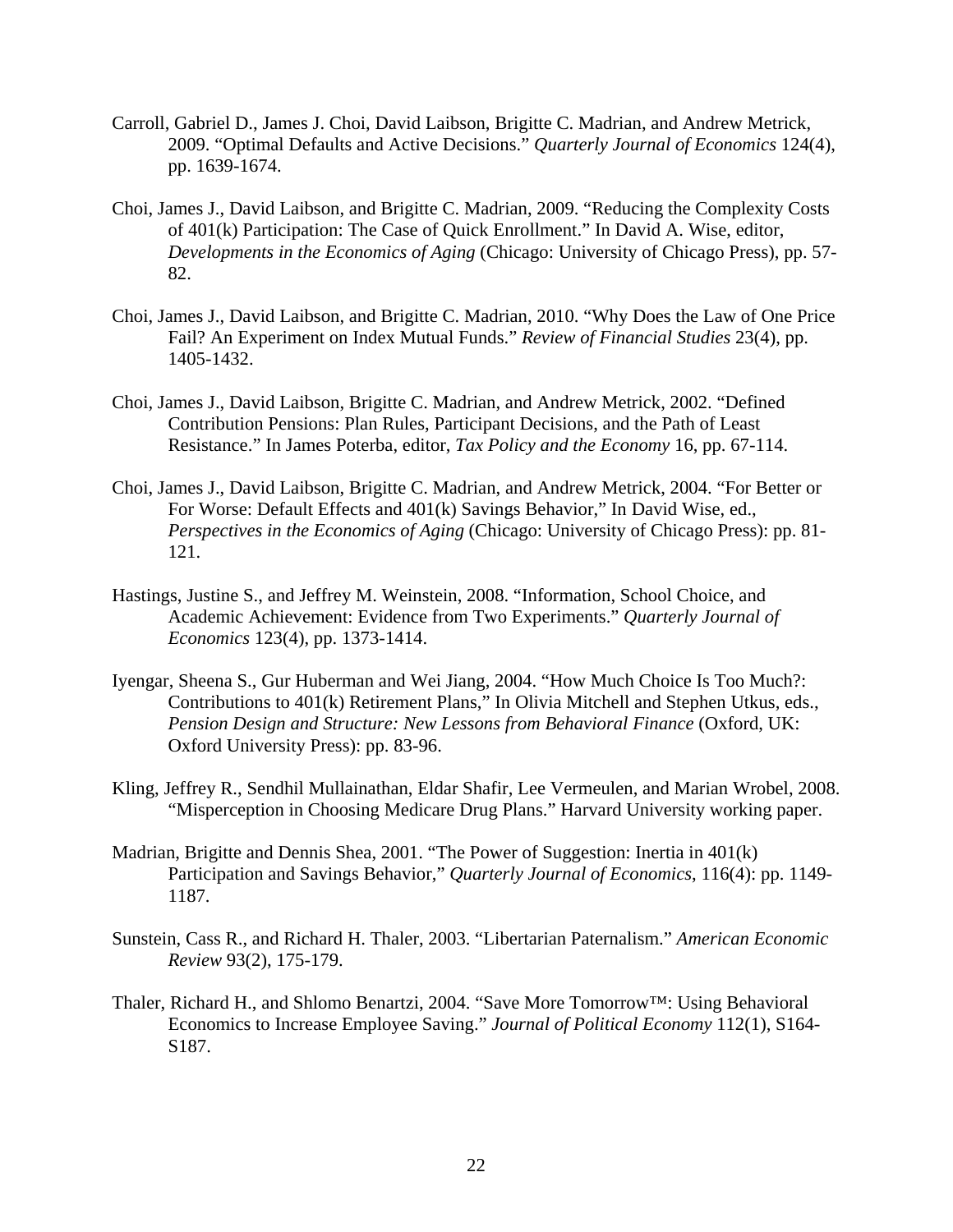|                      | Feb-Jun 2002 hires | Feb-Jun 2003 hires | Feb-Jun 2004 hires | Feb-Jun 2005 hires | Mar-Jun 2006 hires |
|----------------------|--------------------|--------------------|--------------------|--------------------|--------------------|
| Average age (years)  | 33.5               | 34.1               | 34.2               | 33.6               | 33.6               |
| Percent male         | 29.4               | 27.5               | 25.8               | 27.4               | 26.9               |
| Avg. annual income   | \$23,706           | \$21,468           | \$24,017           | \$24,920           | \$29,020           |
| Median annual income | \$17,273           | \$16,890           | \$19,043           | \$19,755           | \$22,240           |
| Number of employees  | 2,618              | 2,310              | 2,644              | 2,639              | 2,757              |

# **Table 1. Employee characteristics by hire cohort, Company A**

*Note:* Age is calculated as of the end of the calendar year of hire. Compensation is annualized pay during the calendar year of hire.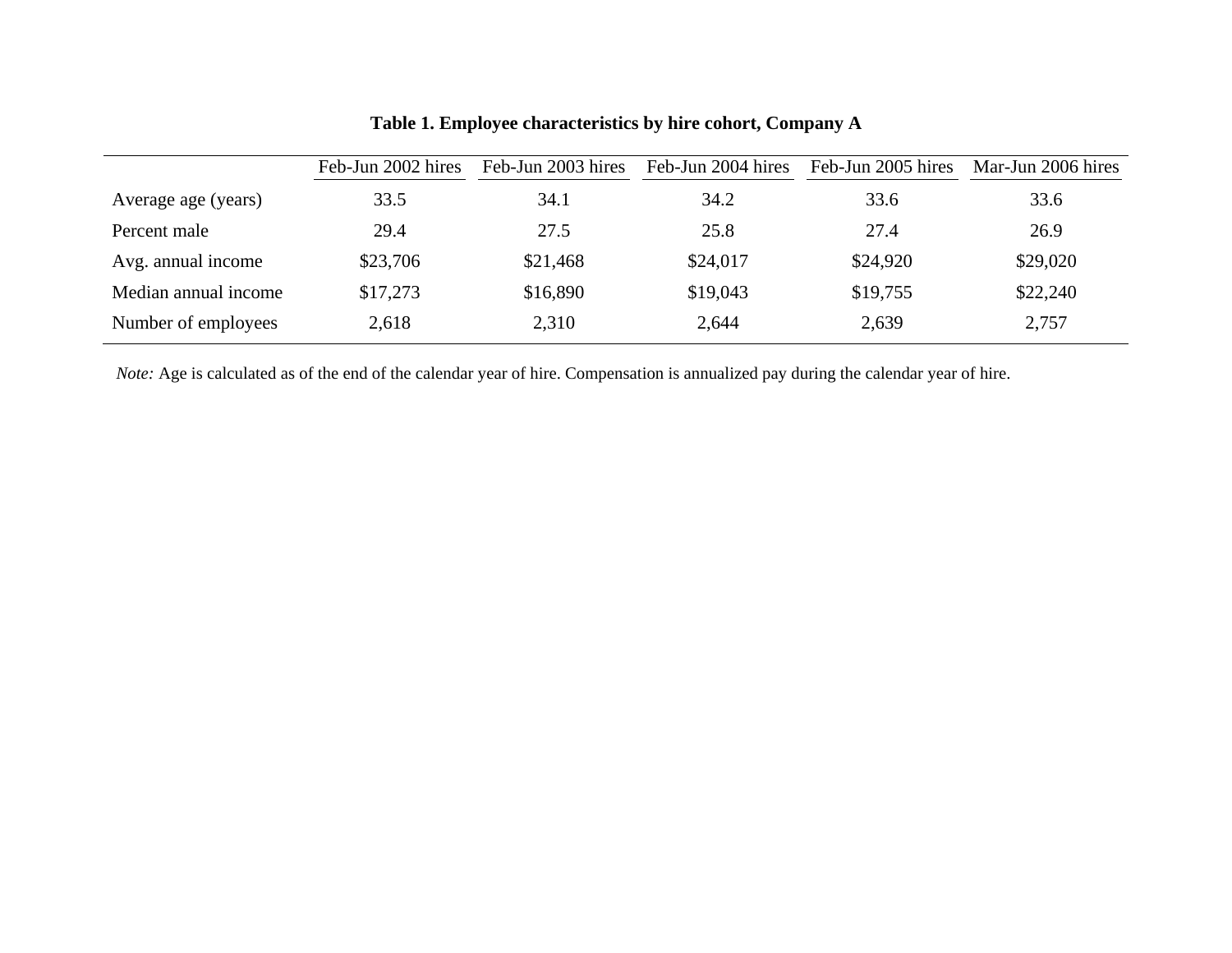|            | Standard enrollment<br>(Feb-Jun, 2002-2003) |                   | Quick Enrollment at 2%<br>(Feb-Jun, 2004-2005) |                   | Quick Enrollment at 4%<br>(Mar-Jun, 2006) |                   |
|------------|---------------------------------------------|-------------------|------------------------------------------------|-------------------|-------------------------------------------|-------------------|
| Time since | Contributing                                | At initial        | Contributing                                   | At pre-selected   | Contributing                              | At pre-selected   |
| enrollment | positive amount                             | contribution rate | positive amount                                | contribution rate | positive amount                           | contribution rate |
| 12 months  | 95%                                         | 74%               | 95%                                            | 69%               | 95%                                       | 78%               |
| 24 months  | 92%                                         | 63%               | 91%                                            | 54%               | 91%                                       | 55%               |
| 36 months  | 90%                                         | 55%               | 90%                                            | 41%               | $- -$                                     | $- -$             |
| 48 months  | 87%                                         | 48%               | 90%                                            | 37%               | $\overline{\phantom{m}}$                  | $- -$             |

# **Table 2. Persistence of participation and contribution rates, Company A**

*Note*: The standard enrollment sample is employees with hire dates from February to June of 2002 or 2003 who enrolled within 30 days of hire. The Quick Enrollment samples are employees with hire dates from February to June of 2004 or 2005, or March to June of 2006, who enrolled within 30 days of hire and whose first recorded contribution rate is the Quick Enrollment pre-select. Employees are dropped from the sample if they are no longer at the company at a given time since enrollment. The cells report the fraction of each column's sample that is still contributing a positive amount to the plan, is still at the initial contribution rate, or is still at the pre-selected contribution rate.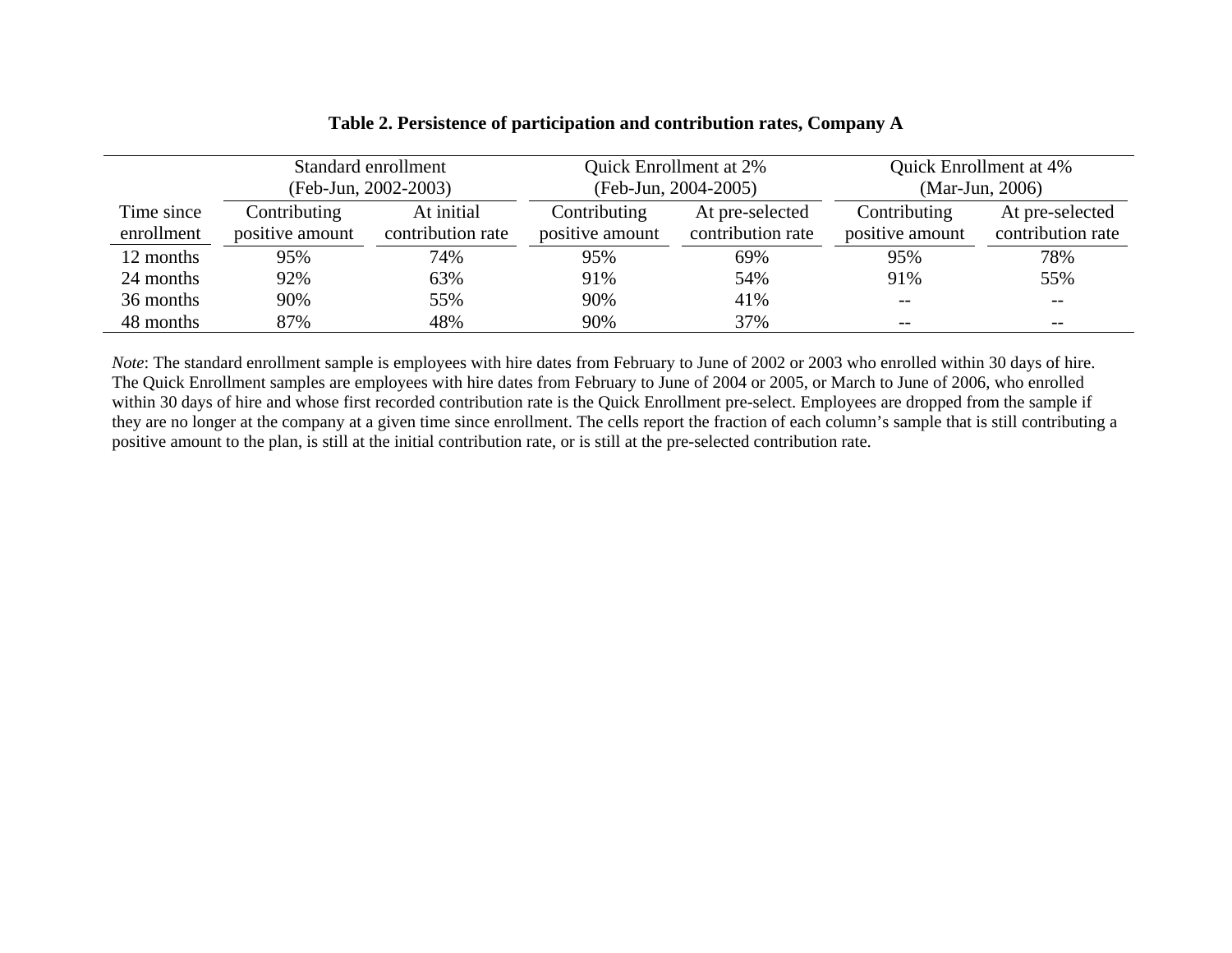| Panel A: New hires who enrolled within 30 days of hire |                                             |                              |                              |  |  |  |  |
|--------------------------------------------------------|---------------------------------------------|------------------------------|------------------------------|--|--|--|--|
|                                                        | Standard enrollment                         | Quick Enrollment at 2%       | Quick Enrollment at 4%       |  |  |  |  |
| Calendar year                                          | (Feb-Jun, 2002-2003)                        | (Feb-Jun, 2004-2005)         | (Mar-Jun, 2006)              |  |  |  |  |
| of enrollment                                          | % at initial allocation                     | % at pre-selected allocation | % at pre-selected allocation |  |  |  |  |
| 1st year                                               | 92%                                         | 83%                          | 93%                          |  |  |  |  |
| 2nd year                                               | 76%                                         | 73%                          | 90%                          |  |  |  |  |
| 3rd year                                               | 64%                                         | 67%                          | 85%                          |  |  |  |  |
| 4th year                                               | 56%                                         | 59%                          | $- -$                        |  |  |  |  |
|                                                        | Panel B: Newly enrolling seasoned employees |                              |                              |  |  |  |  |
|                                                        | Standard enrollment                         |                              | <b>Quick Enrollment</b>      |  |  |  |  |
| Calendar year                                          | $(Jun-Oct, 2002)$                           |                              | $(Jun-Oct, 2004)$            |  |  |  |  |
| of enrollment                                          | % at initial allocation                     |                              | % at pre-selected allocation |  |  |  |  |
| 1st year                                               | 96%                                         |                              | 100%                         |  |  |  |  |
| 2nd year                                               | 77%                                         |                              | 95%                          |  |  |  |  |
| 3rd year                                               | 65%                                         |                              | 90%                          |  |  |  |  |
| 4th year                                               | 60%                                         |                              | 85%                          |  |  |  |  |

# **Table 3. Persistence of asset allocations, Company A**

*Note*: In Panel A, the standard enrollment sample is employees with hire dates from February to June of 2002 or 2003 who enrolled within 30 days of hire. The Quick Enrollment samples are employees with hire dates from February to June of 2004 or 2005, or March to June of 2006, who enrolled within 30 days of hire and whose first recorded contribution rate is the Quick Enrollment pre-select. In Panel B, the standard enrollment sample is all employees who enrolled between June and October of 2002. The Quick Enrollment sample is all employees who enrolled between June and October 2004 and whose 2004 contribution flow allocation was equal to the Quick Enrollment pre-select. Employees are dropped from the sample if they are no longer at the company at the end of a given calendar year since enrollment. In the standard enrollment samples, an employee is classified as being at her initial asset allocation if she has never traded in the savings plan and the allocation of her contribution flows during the current and preceding calendar years has never deviated from the allocation of her contribution flows during her first calendar year of participation. In the Quick Enrollment samples, an employee is classified as being at the pre-selected asset allocation if she has never traded in the plan and the allocation of her contribution flows during a calendar year has never to date deviated from the Quick Enrollment pre-select offered to her.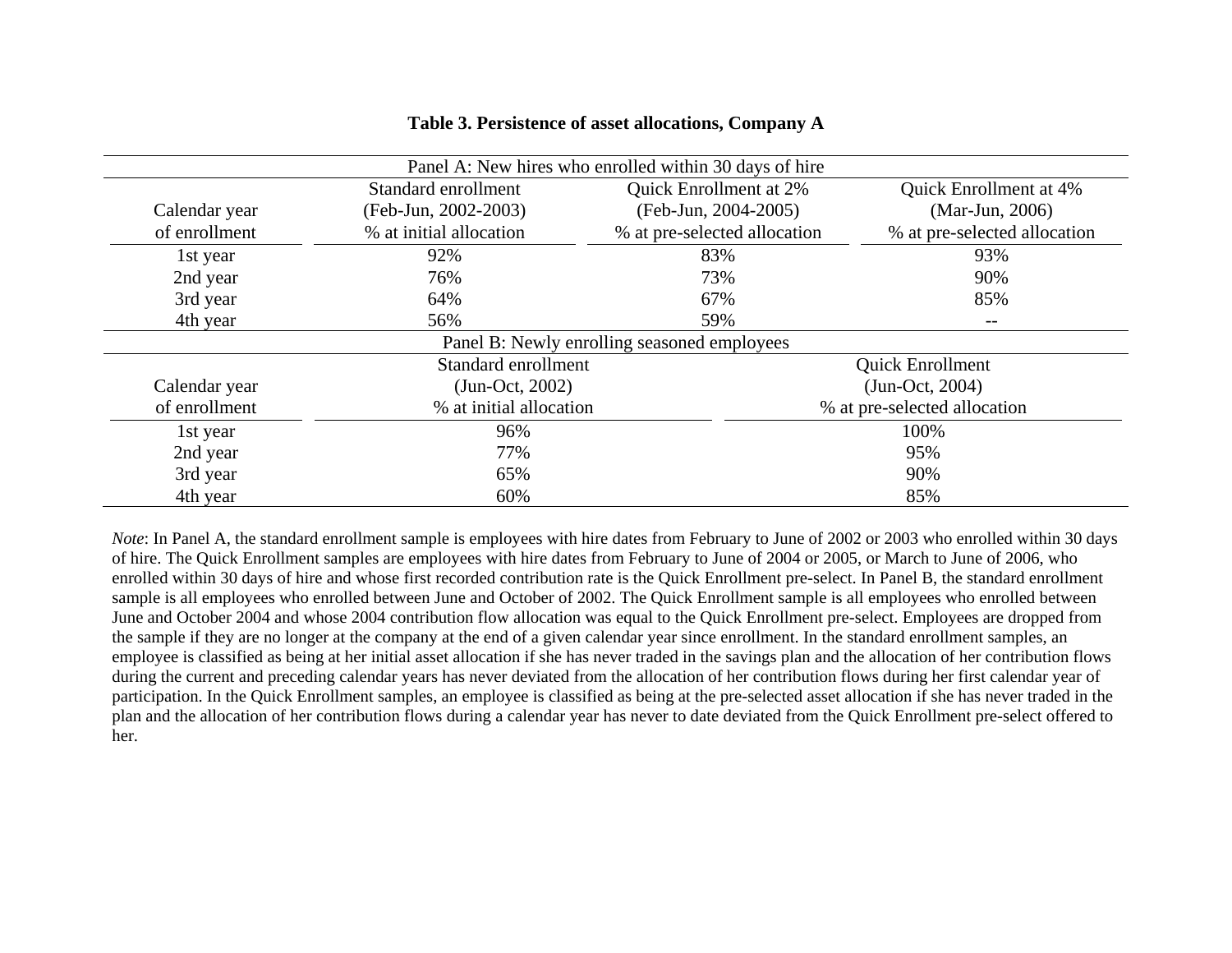| Panel A: Percent still contributing positive amount |                         |                         |                         |                         |  |  |
|-----------------------------------------------------|-------------------------|-------------------------|-------------------------|-------------------------|--|--|
|                                                     | Standard enrollment     | <b>Quick Enrollment</b> | <b>Quick Enrollment</b> | <b>Quick Enrollment</b> |  |  |
| Time since enrollment                               | (Feb-May 2002)          | (Feb-May 2003)          | (Feb-Mar 2004)          | (Mar-Apr 2005)          |  |  |
| 12 months                                           | 94%                     | 98%                     | 97%                     | 99%                     |  |  |
| 24 months                                           | 92%                     | 95%                     | 94%                     |                         |  |  |
| 36 months                                           | 92%                     | 91%                     | $- -$                   | --                      |  |  |
| Panel B: Asset allocation persistence               |                         |                         |                         |                         |  |  |
|                                                     |                         | <b>Quick Enrollment</b> | <b>Quick Enrollment</b> | <b>Quick Enrollment</b> |  |  |
|                                                     | Standard enrollment     | (Feb-May 2003)          | (Feb-Mar 2004)          | $(Mar-Apr 2005)$        |  |  |
| Calendar year                                       | (Feb-May 2002)          | % at pre-selected       | % at pre-selected       | % at pre-selected       |  |  |
| of enrollment                                       | % at initial allocation | allocation              | allocation              | allocation              |  |  |
| 1st year                                            | 95%                     | 92%                     | 91%                     | 98%                     |  |  |
| 2nd year                                            | 64%                     | 79%                     | 81%                     | 93%                     |  |  |
| 3rd year                                            | 53%                     | 70%                     | 74%                     | --                      |  |  |
| 4th year                                            | 46%                     | 64%                     | $- -$                   |                         |  |  |

# **Table 4. Persistence of participation and asset allocation, Company B**

*Note*: The standard enrollment sample is employees who enrolled between February and May of 2002. The Quick Enrollment samples are employees who enrolled between February and May of 2003, between February and March of 2004, or between March and April of 2005 and whose first contribution rate is the Quick Enrollment pre-select. An employee is classified as being at her initial asset allocation if she has never reallocated assets in the savings plan and the allocation of her contribution flows during the current and preceding calendar years has never deviated from the allocation of her contribution flows during her first calendar year of enrollment. An employee is classified as being at the preselected asset allocation if she has never reallocated assets in the savings plan and the allocation of her contribution flows during the current and preceding calendar years has never deviated from the Quick Enrollment pre-select offered to her. Employees are dropped from the sample if they are no longer at the company at a given time since enrollment (Panel A) or at the end of a given calendar year since enrollment (Panel B).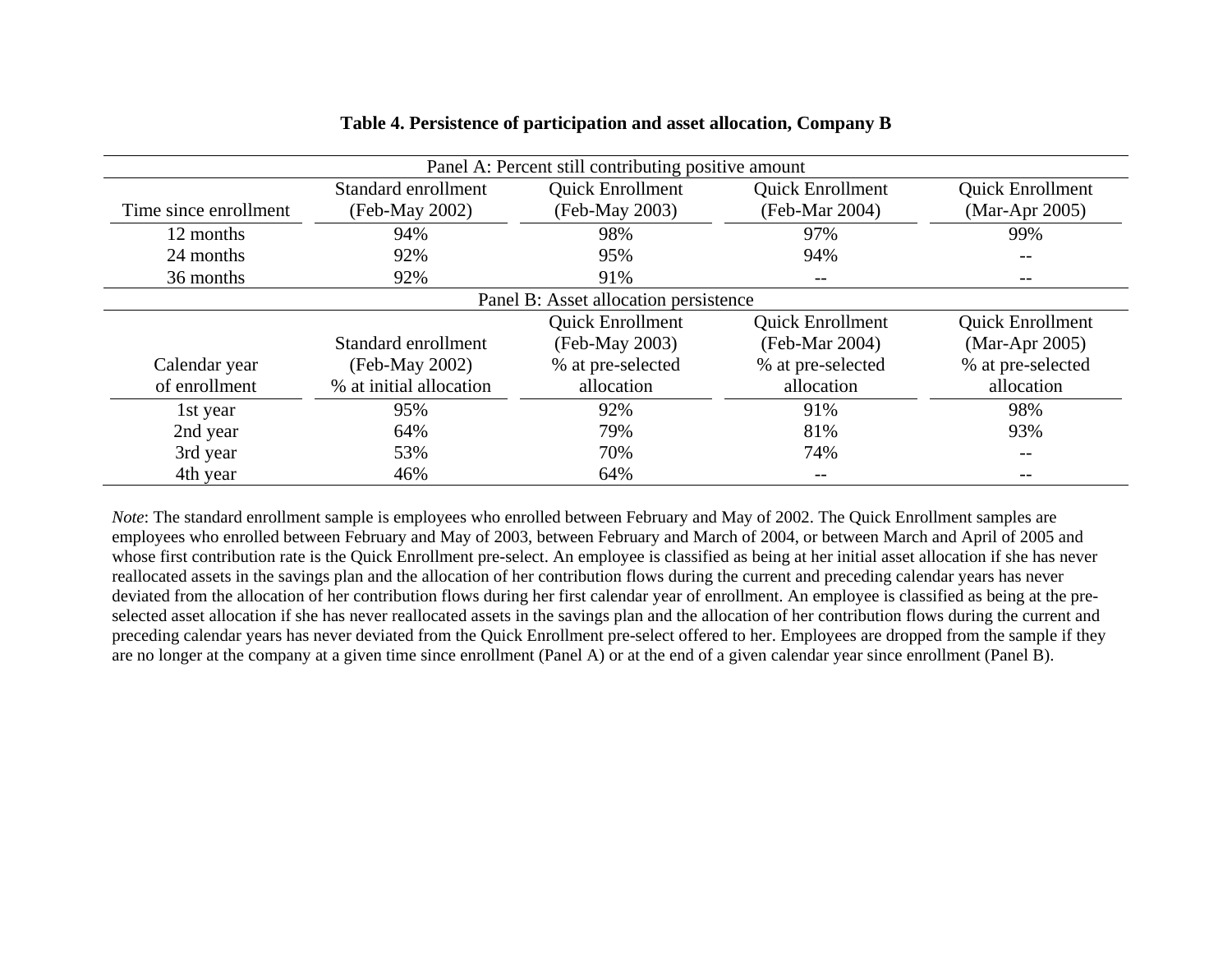

**Figure 1. Savings plan participation rate by date, Company A seasoned employees.** Participation in the savings plan is defined as having a positive before- or after-tax contribution rate. The sample is employees continuously employed by Company A and eligible for the savings plan from January 1, 2002 through December 31, 2005.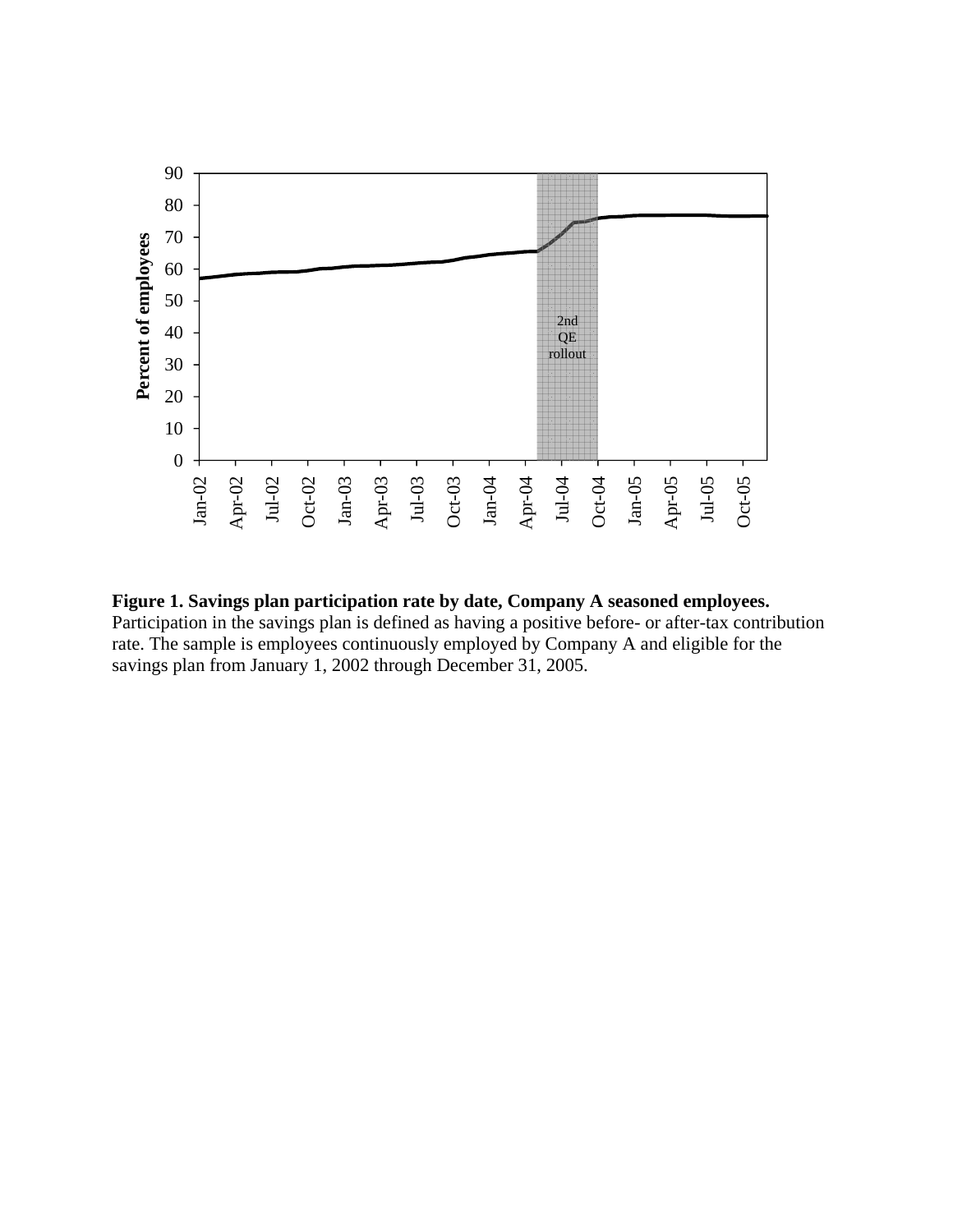

**Figure 2. Savings plan enrollment rate by tenure, Company A new-hire cohorts.** Each series represents employees hired between February and June of the year indicated, except for the 2006 series, which represent employees hired between March and June. Employees are dropped from the sample at a given tenure level if they are not eligible for the savings plan or have left the company.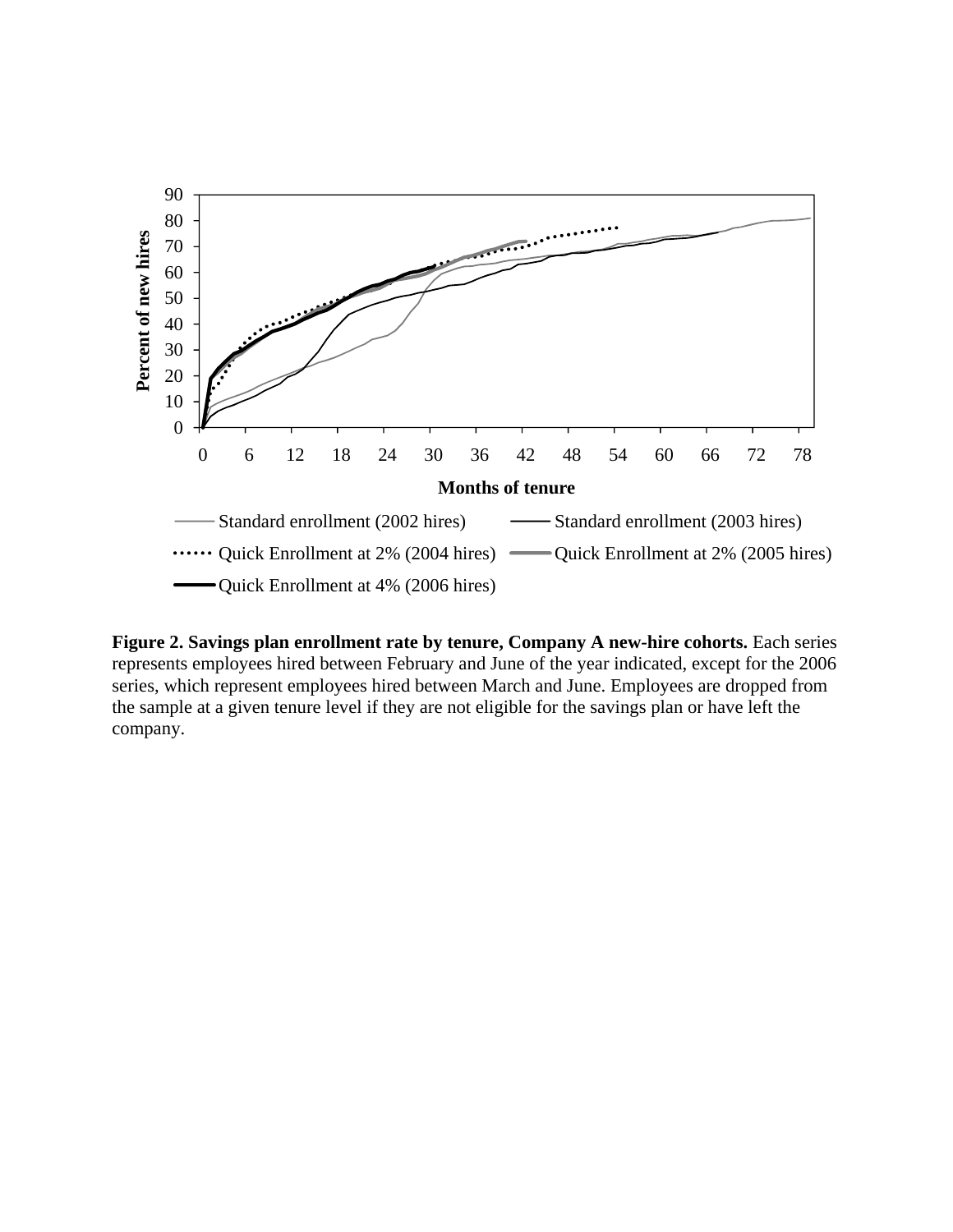

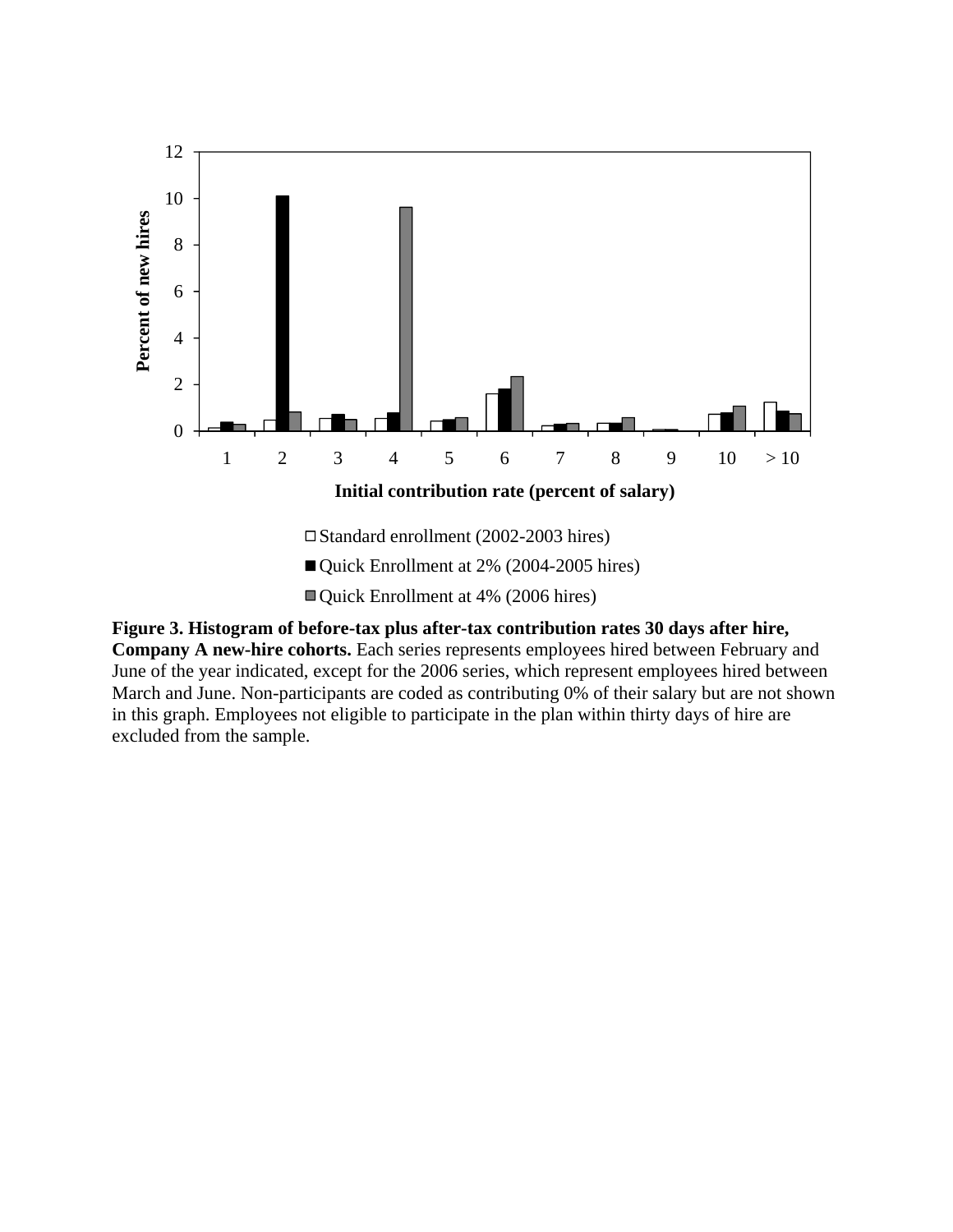

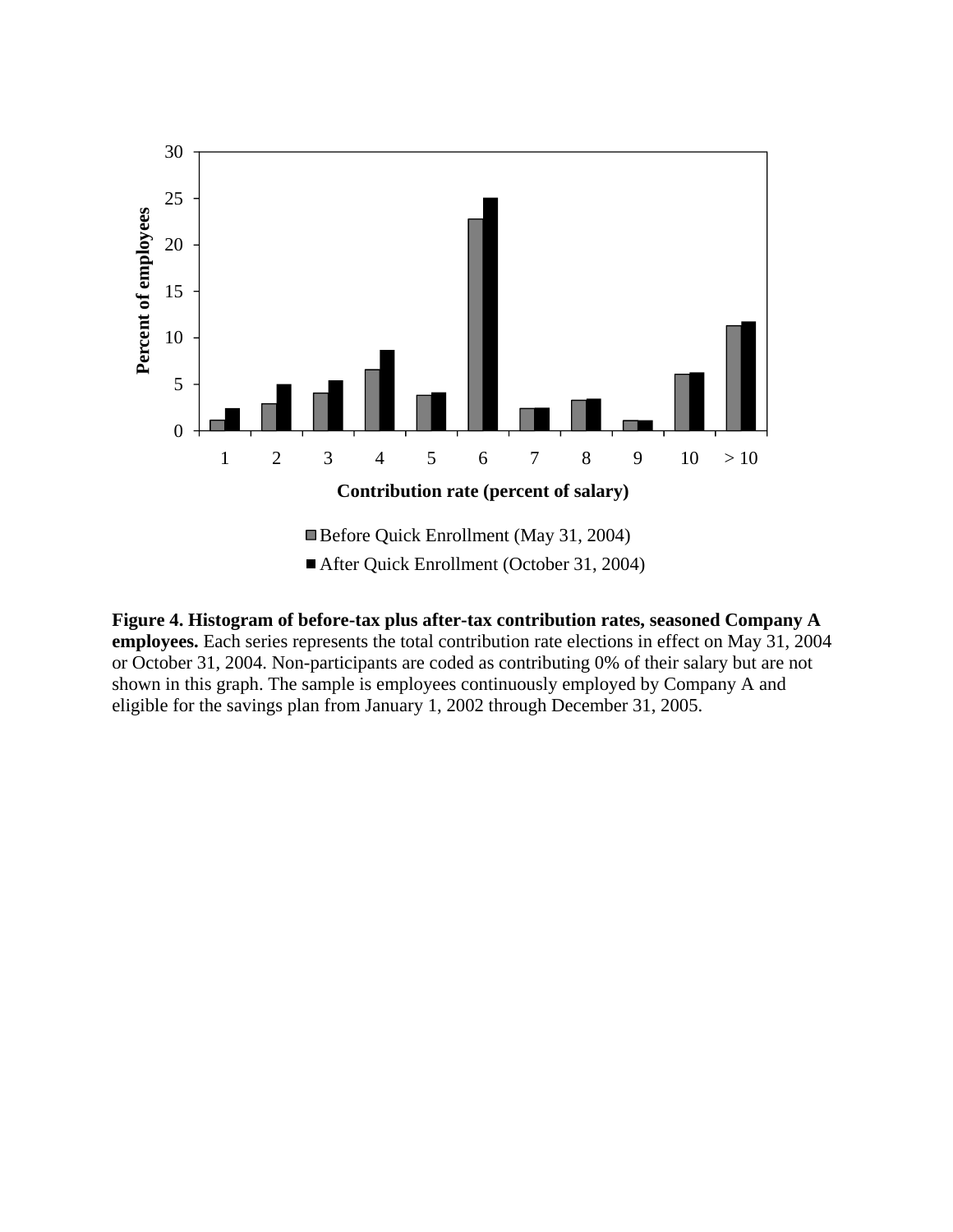

**Figure 5. Average before-tax plus after-tax contribution rate by date, Company A.** Nonparticipants are included in the average as contributing zero. The sample is employees who were actively employed by Company A and eligible to participate in the savings plan in a given month.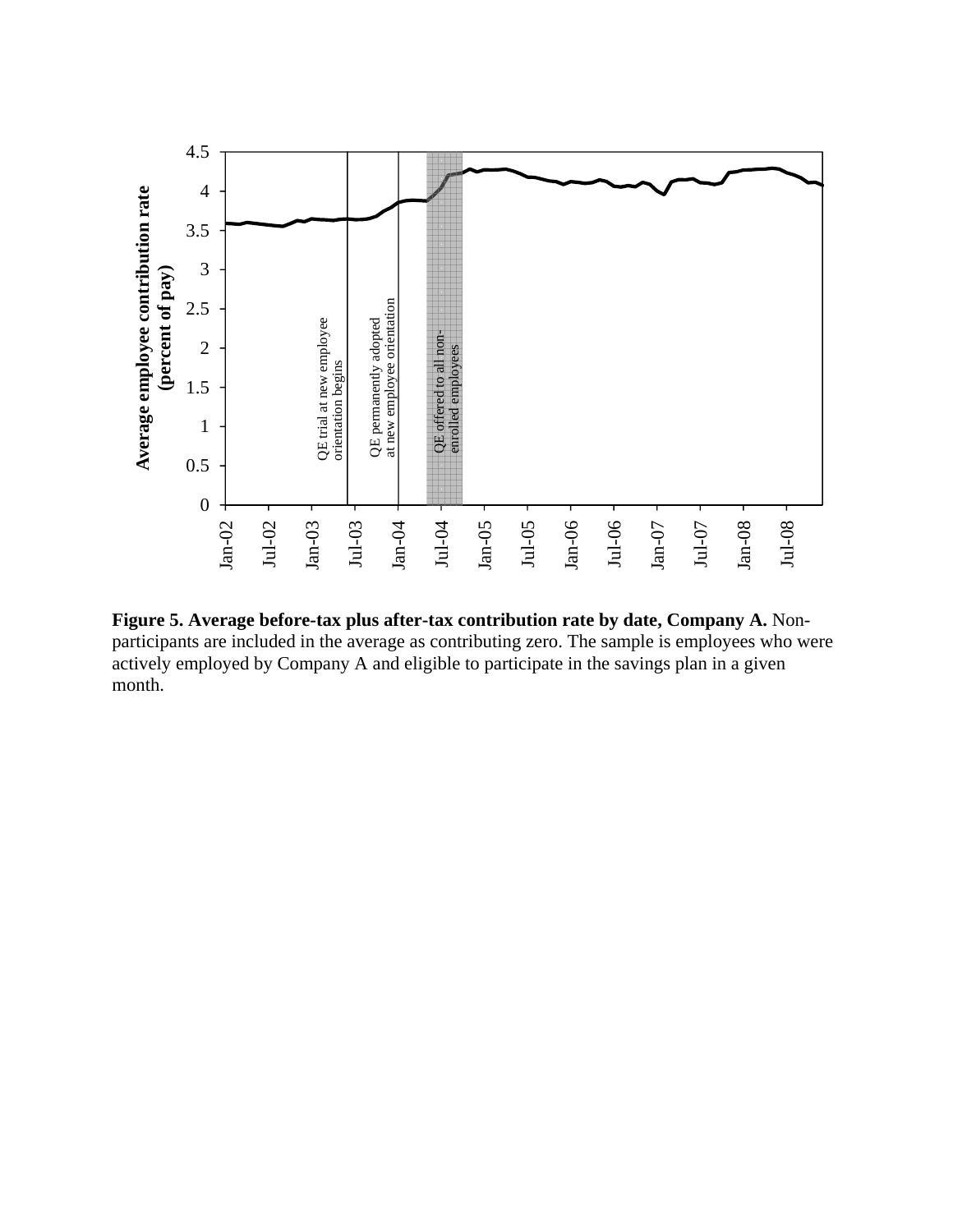

**Figure 6. Savings plan enrollment rate among initially non-enrolled cohorts, Company B.** Each cohort is the set of savings-plan-eligible employees who were not enrolled as of March 1, 2000 or February 1 of 2001, 2002, or 2003. Time since baseline is the number of months elapsed since March 1, 2000 or February 1 of 2001, 2002, or 2003. Employees are dropped from the sample at a given month if they have left the company.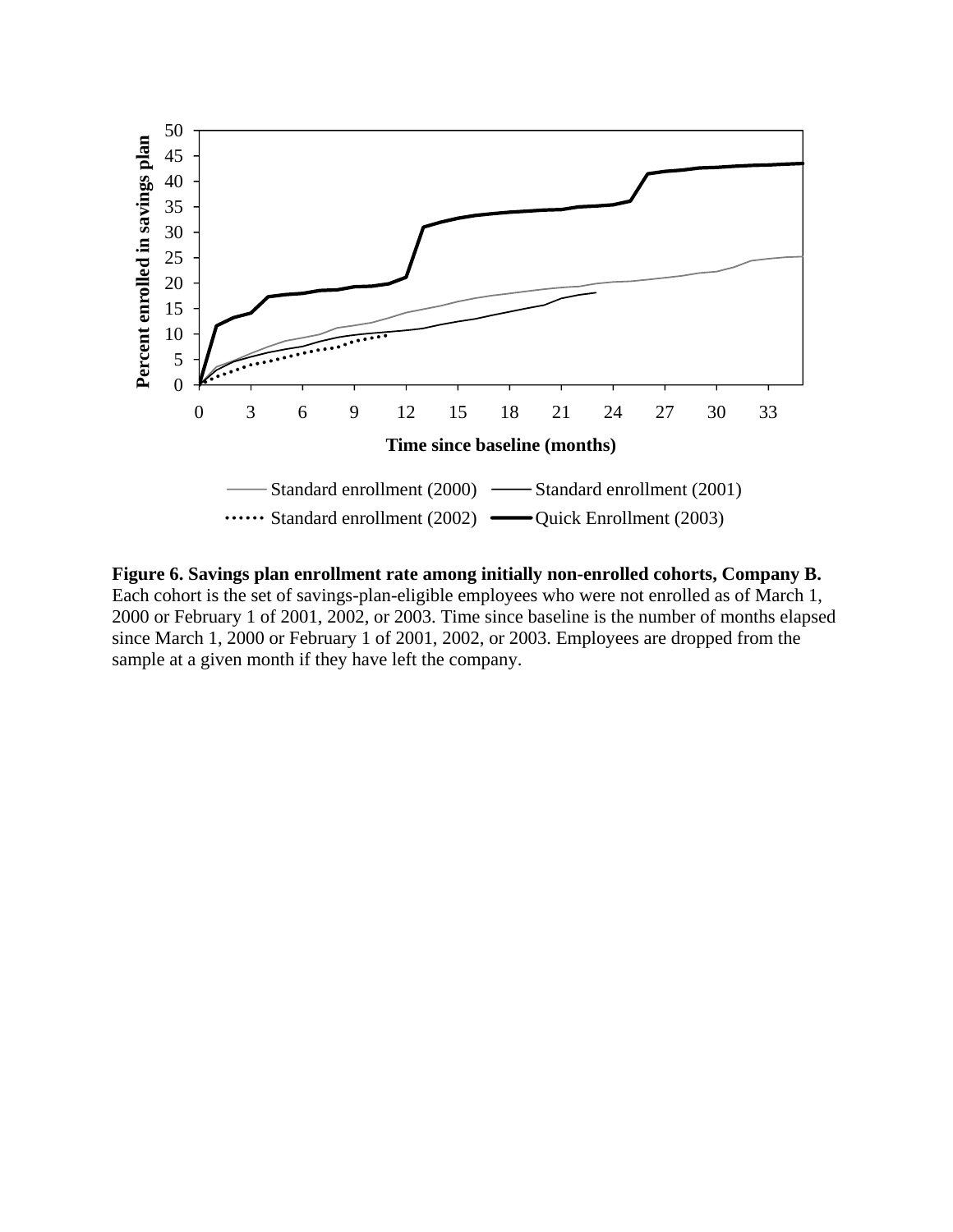